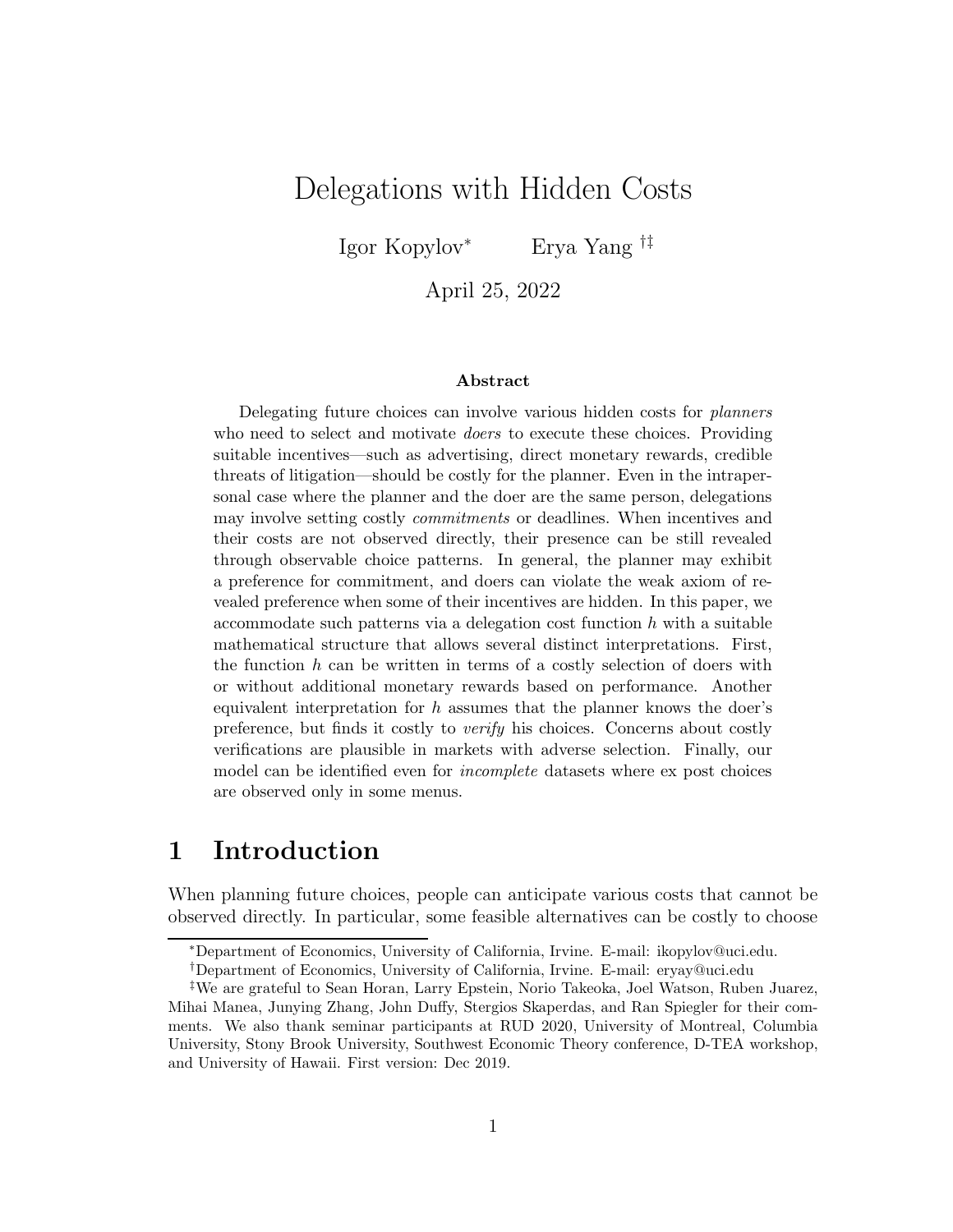due to temptations (Gul and Pesendorfer [11], henceforth GP), contemplations (Ergin and Sarver [9]) and other cognitive reasons. To reduce such costs, planners can impose various *commitments* that constrain feasible choices (Strotz [19]). For example, people may keep only healthy foods and drinks at home, use selfexclusions from casino gambling, make promises and vows, set deadlines, etc (see the review of Bryan, Karlan, and Nelson [4]). Sunstein and Ulmann-Margalit [20] call such delegations *intrapersonal* because the planner is the same person as all future *doers* whose preferences can change over time.

In many other settings, choices must be delegated to doers who need not share the same physical identity with the planner or across themselves. Such delegations are called *interpersonal* as in Sunstein and Ulmann-Margalit.<sup>1</sup> In this case, the planner can select a doer from a relevant pool of available agents (e.g. employees on a payroll) and further influence the doer's preference by advertising, persuasion, ethical codes, or direct monetary rewards for desirable actions. There is a vast literature that studies such monetary incentives in principal-agent problems (see Laffont and Martimort [13]).

Even if a planner has enough authority to order any feasible choice without additional incentives for a doer, it can be still costly—or maybe, impossible—to *verify* that such orders are accurately fulfilled. For example, an employer can make an employee sign a contract with a promise not to compete with the employer's business after leaving. Yet such a promise is not verifiable in California courts. Fallick, Fleischman, and Rebitzer [10] provide empirical evidence that this non-verifiability enhances the mobility of talents between competing firms and stimulates agglomeration economies in Silicon Valley as opposed to other states where non-compete clauses can be enforced. More broadly, verifying any actions in courts can require evidence production, holding hearings, and other expenses. Several studies in the law literature (e.g. Choi and Triantis [7], Sanchiri and Triantis, [18]) model the effects of such costs on incomplete contracts.

When delegations costs are hidden and cannot be recognized directly, their presence can be still revealed through observable patterns both in planners' and doers' choices. To illustrate, consider a stylized example where the planner is a pharmaceutical company that produces two distinct drugs a and b for a particular diagnose and delegates prescription decisions to doctors. The company can have opaque pricing (e.g. because of complicated interactions with insurance policies) and also provide hidden incentives for doctors to prescribe  $a$  or  $b$ . However, the availability of drugs and prescription choices should be more readily observed. Let  $c$  and  $d$  be generic cheap versions of  $a$  and  $b$  that may be available in some markets. Then the rankings

$$
\{a, b, d\} \succ \{a, b, c, d\} \quad \text{and} \quad \{a, b, c\} \succ \{a, b, c, d\} \tag{1}
$$

<sup>&</sup>lt;sup>1</sup>Thaler and Shefrin [21] propose the terms *planners* and *doers* in their early model of commitments and self-control. We use this terminology in interpersonal settings as well.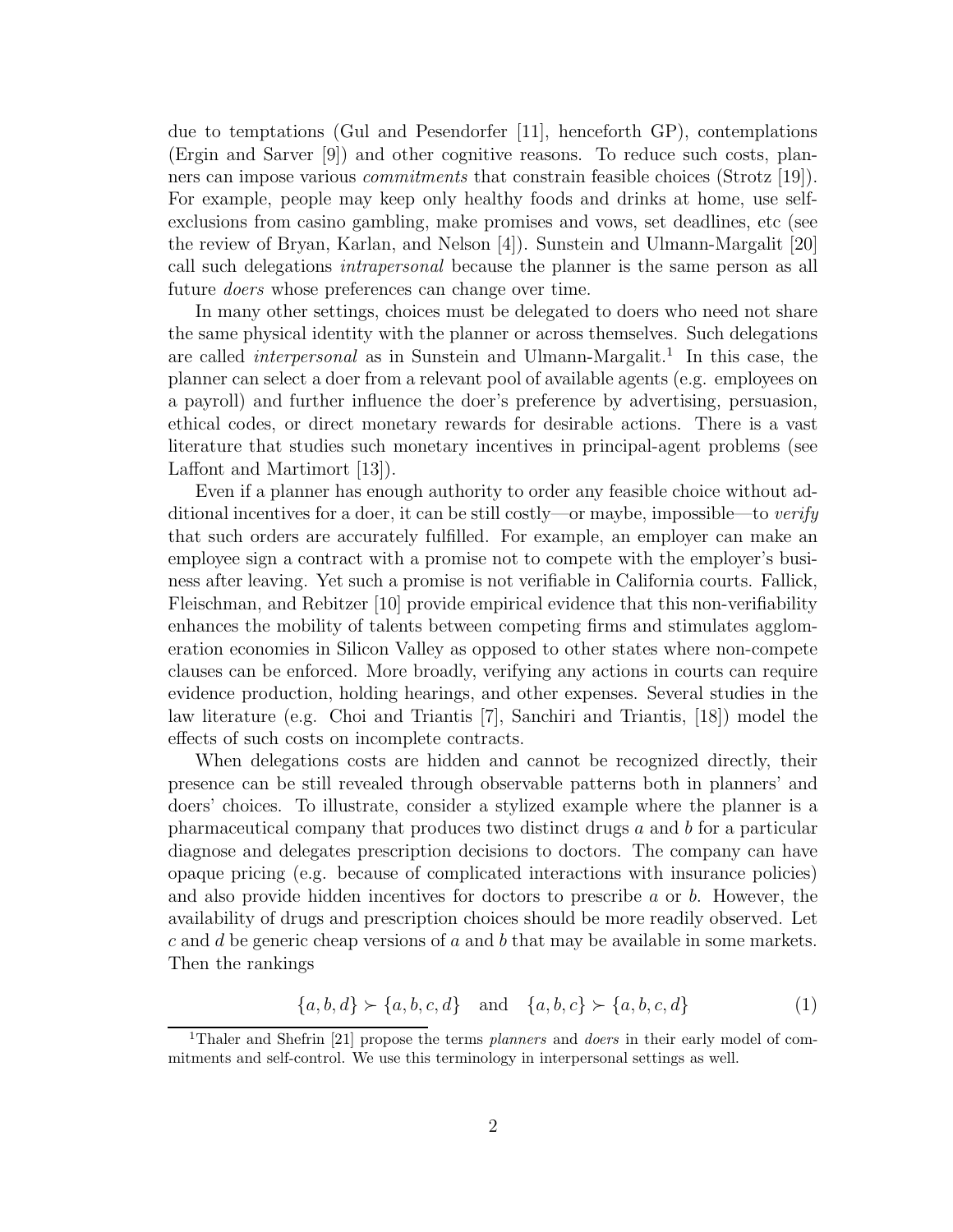are plausible for the planner and can be revealed through the efforts to delay the arrival of generic version c or d to the menus  $\{a, b, d\}$  and  $\{a, b, c\}$  respectively. Rankings (1) exhibit a preference for commitment, but do not conform to GP's model of costly self-control because GP's Set Betweenness is violated here.

Another plausible choice pattern is for doctors to prescribe

$$
a \in \{a, b\}
$$
 and  $b \in \{a, b, c\}$  and  $a \in \{a, b, c, d\}.$  (2)

To motivate this pattern, assume tha the planner's delegation cost

- is high for a in the presence of its generic c, but low for a otherwise,
- is high for b in the presence of its generic  $d$ , but low for b otherwise.

Then (2) should hold if the planner moderately prefers to delegate a rather than b when delegations costs for a and b are similar. The pattern  $(2)$  violates the standard Weak Axiom of Revealed Preference (WARP), but also its weak version (weak WARP) proposed by Manzini and Mariotti [15]. Thus their sequential rationalizability model cannot capture some choice patterns that result from hidden delegation incentives.

Similarly, patterns  $(1)$ – $(2)$  can arise when the planner finds it expensive (but not impossible) to verify a in the presence of c, or to verify b in the presence of d. For example, let a and b be two refurbished gadgets (e.g. smartphones) in perfect condition. Let c and d be the same kinds of phones in worse than perfect condition. Then the planner can reasonably expect to get  $c$  even if she orders  $a$  when  $c$  is also feasible in an online delivery service. In this case, she could buy a warranty or request a replacement, but such efforts are costly. Similarly, she can expect to get d if she orders b when d is also feasible. Then the rankings  $(1)$  are plausible because either menu allows to order a phone in perfect quality. The choices (2) also make sense for a planner who likes phone  $a$  slightly more than phone  $b$ . In this example, the motivation for (1)–(2) is reminiscent of Akerlof's [2] classic *adverse selection* argument.

In this paper, we formulate and axiomatize a delegation model with a hidden cost function that captures both patterns (1) and (2). We also establish a general behavioral equivalence of several distinct delegation strategies that can result from selection of doers with or without monetary transfers, as well as costly verifications. Moreover, our results allow doers' ex post choices to be incomplete so that observations are available only in some menus. This feature can make our model practical even for empirical datasets.

First, we take a finite consumption space  $X$  and model a planner's preference  $\succeq$  over all menus  $A \subset X$ . Our main utility representation is

$$
U(A) = \max_{x \in A} [u(x) - h(x, A)] \tag{3}
$$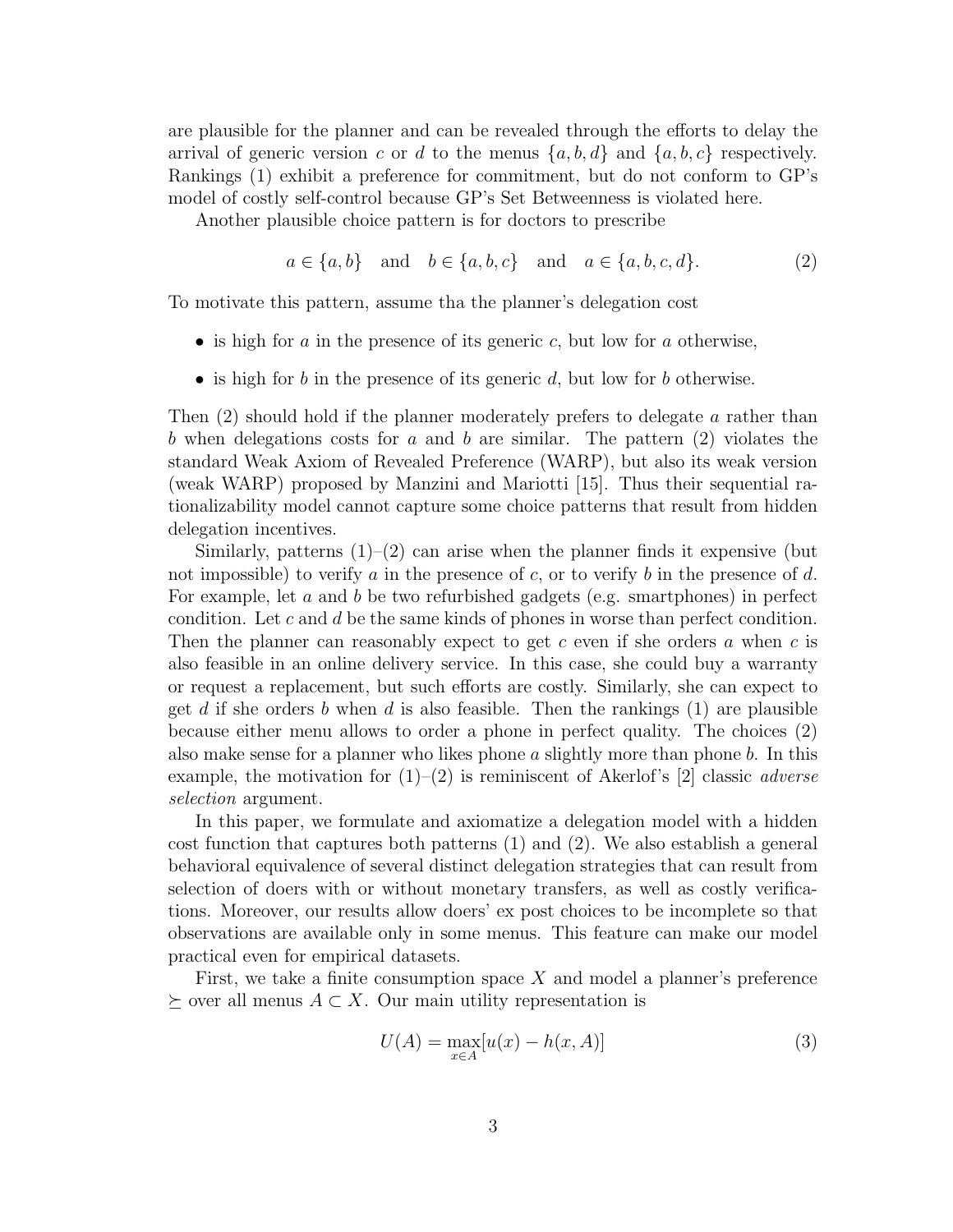where u is the planner's commitment utility and  $h(x, A)$  is a *selective* cost function. The selective property for h agrees with several distinct delegation strategies that can be all captured by (3). Theorem 1 characterizes representation (3). Theorem 2 and 3 refine and identify the cost function  $h$  in (3).

Next, we translate representation (3) for a dataset  $\Phi$  that consists of doers' choices  $(x, A)$  such that x is feasible in A. The dataset can be incomplete and omit menus where choices are not observed. Our delegation model asserts

$$
x = \arg \max_{x \in A} [u(x) - h(x, A)] \tag{4}
$$

for all  $(x, A) \in \Phi$ . Theorem 4 characterizes this representation, and Theorem 5 simplifies this result for the case when  $\Phi$  is complete.

Finally, we assert in Theorem 6 that any selective cost function h can be rewritten in several equivalent ways in terms of selection costs, monetary transfers, or verification costs. Accordingly, representations (3) and (4) can be combined with any of these interpretations.

Our findings can be related to several lines of research in the literature. GP's [11, 12] models of *changing tastes* and *costly self-control* are special cases of representation (3) where the cost function  $h(x, A)$  can be determined by a single function  $t: X \to \mathbb{R}$  that represents the doer's preference. In the case of changing tastes,  $h(x, A) = 0$  if and only if x maximizes t in A. Otherwise,  $h(x, A) = +\infty$ . In the case of costly self-control,  $h(x, A) = \max_{y \in A} t(y) - t(x)$ . In contrast with our more general approach, either of GP's models implies that ex post choices conform with utility maximization.

Another special case is the model of *informal commitments* proposed by Chandrasekher [5]. In his representation,  $h(x, A) = 0$  if and only if x maximizes the doer's utility t in  $A \cap C$  for some informal commitment C that the planner can impose on the doer. The class of such commitments is derived endogenously. Chandrasekher's result is obtained as corollary to our results in Theorem 7.

The ex post implications of our model are related to models of rationalization (Cherepanov, Feddersen, and Sandroni [6]), inattention (Masatlioglu, Nakajima, and Ozbay [16]), and their refinement by Lleras, Masatalioglu, Nakajima, and Ozbay  $[14]$ ). In all of these models, each menu A has some unobserved consideration subset  $\Psi(A) \subset A$  that can be constrained by rationalizations, inattention, and other cognitive issues. Our model relaxes the assumption that each choice must belong to some unobserved filter  $\Psi(A) \subset A$ . Instead, we postulate the existence of a cost function  $h$  that does not directly prohibit any elements in  $A$  from being chosen. Another distinct feature of our representation is its novel treatment of incomplete datasets.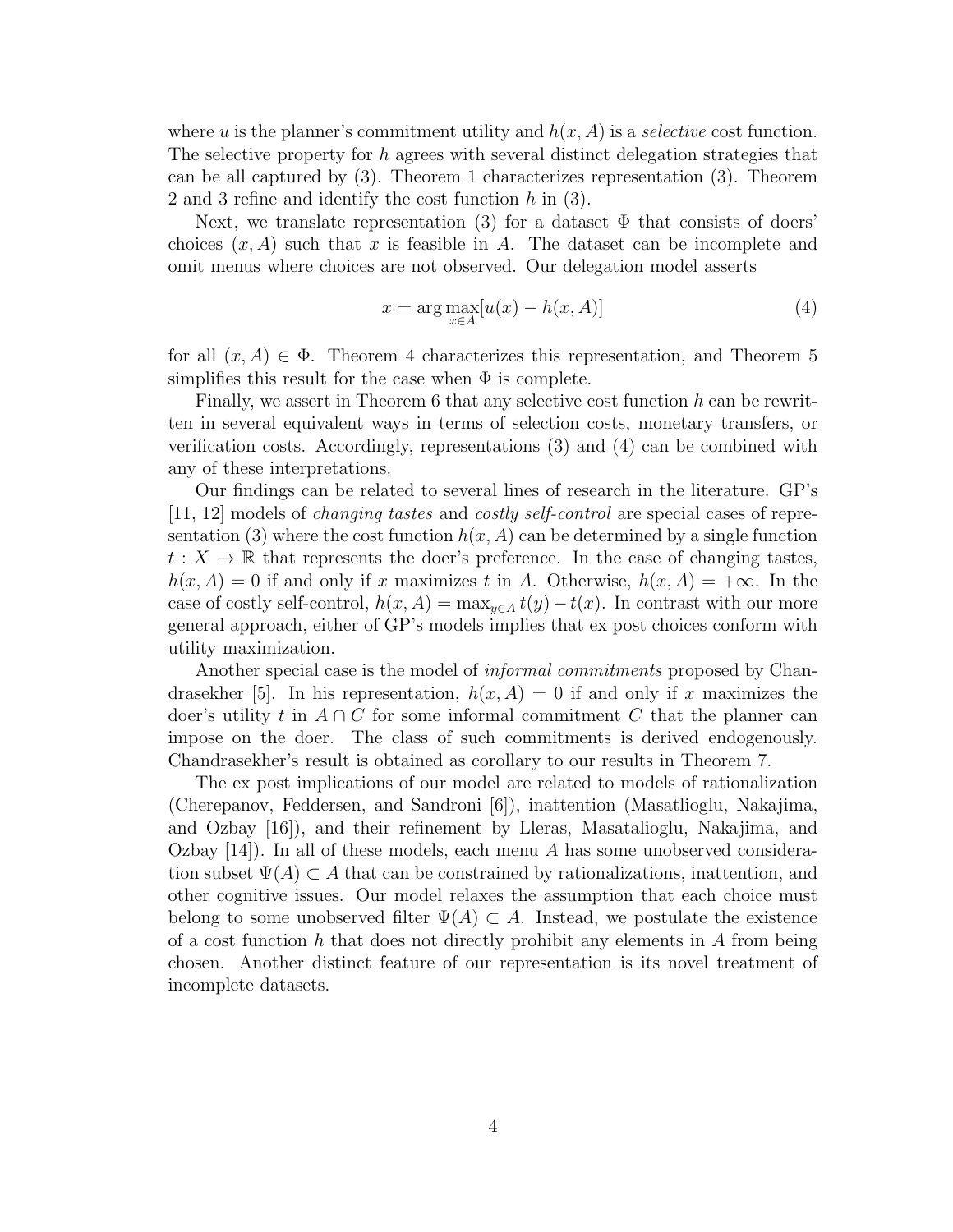## 2 Main Results

Consider the standard menu framework where choices are made sequentially at *ex ante* and *ex post* time periods.

Let  $X = \{x, y, z \dots\}$  be a finite set of alternatives that may become feasible expost. Let  $\mathcal{M} = \{A, B, C \dots \}$  be the set of all *menus*—non-empty finite subsets of X. Interpret each menu  $A \in \mathcal{M}$  as an action that, if taken ex ante makes the set  $A \subset X$  feasible ex post. Singletons  $\{x\}$  are written as x.

Let  $\mathcal R$  be the set of complete and transitive relations  $R$  on  $X$ . Such relations are called *weak orders*. For any  $R \in \mathcal{R}$ , let P be its asymmetric part.

A weak order  $R \in \mathcal{R}$  is called *total* if for all  $x, y \in X$ ,  $xRyRx$  implies  $x = y$ . Let  $\mathcal{T} \subset \mathcal{R}$  be the set of all total orders on X.

For any order  $R \in \mathcal{R}$ , function  $u : X \to \mathbb{R}$ , and menu  $A \in \mathcal{M}$ , let

$$
u(A) = \max_{x \in A} u(x),
$$
  
 
$$
R(A) = \{x \in A : xRy \text{ for all } y \in A\}.
$$

If R is total, then for each  $A \in \mathcal{M}$ ,  $R(A) \in X$  is a singleton. By convention, let  $R(\emptyset) = \emptyset$  and  $u(\emptyset) = -\infty$ .

Consider a *planner*<sup>2</sup> with a preference  $\succeq$  over menus. Write its asymmetric and symmetric parts as  $\succ$  and  $\sim$  respectively.

#### **Axiom 1** (Order).  $\succeq$  *is complete and transitive.*

Take any function  $u \in \mathbb{R}^X$  that represents  $\succeq$  on X. Call u *commitment utility*. Imagine that the planner must delegate ex post choices to *doers*—her future selves or other individuals. In general, delegations can involve various unobservable incentives. For example, the planner can motivate her future self by mental commitments, promises, cues etc. In the interpersonal case, doers can be stimulated by direct monetary transfers and/or persuaded by suitable information disclosures. Again, it can be problematic to observe such incentives directly. Therefore, we model delegation strategies with *hidden costs*.

Let  $\mathcal{D} = \{(x, A) \in X \times \mathcal{M} : x \in A\}$  be the set of all pairs  $(x, A)$  where the option x is feasible in the menu A. For any  $(x, A) \in \mathcal{D}$ , interpret  $h(x, A) \geq 0$  as the cost that the planner must incur to delegate x in A. Let  $h(x, A) = +\infty$  when the doer is unwilling to choose  $x$  in  $A$  under any incentives that the planner can possibly provide. The costs  $h(x, A)$  are hidden and hence, not taken as a primitive in our model. Instead, we use them to motivate axioms and representations for observable preferences.

Let H be the set of all cost functions  $h : \mathcal{D} \to [0, +\infty]$ . Say that  $h \in \mathcal{H}$  is *selective* if for all menus  $A, B \in \mathcal{M}$  and alternatives  $x \in A$  and  $y \in X$ ,

<sup>&</sup>lt;sup>2</sup>We model choices of both planners and doers. So the generic term *decision maker* would be confusing.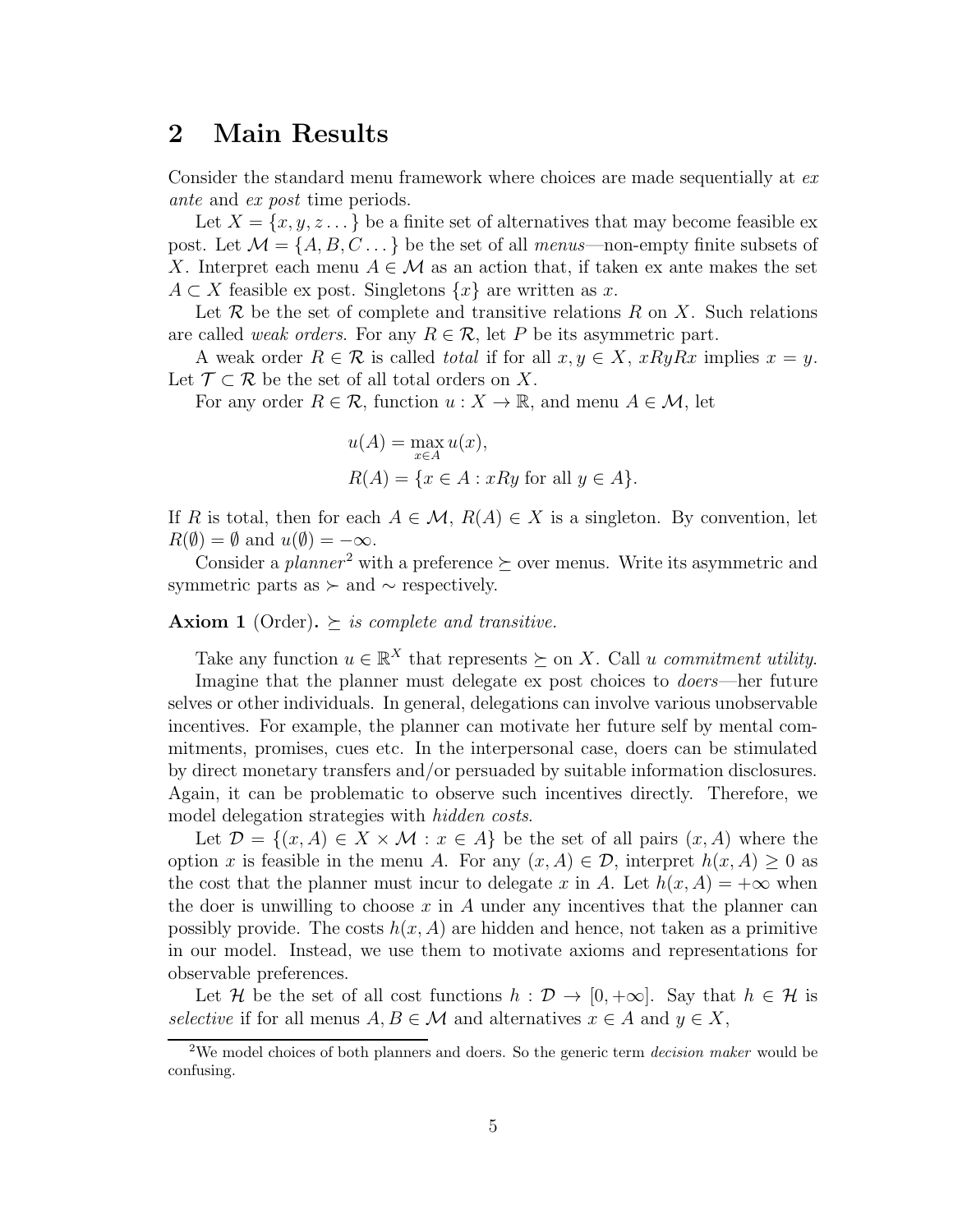- (H1)  $h(x, x) = 0$ ,
- (H2)  $h(x, A) \leq h(x, A \cup B)$ ,
- (H3)  $h(x, A) \ge \min\{h(x, y \cup A), h(y, y \cup A)\}.$

Condition H1 normalizes delegation costs to zero in singleton menus. Monotonicity condition H2 is plausible because the delegation of x in A can adapt the same incentives as in  $A \cup B$  and hence, should not cost more than  $h(x, A \cup B)$ . Turn to H3. The planner's cost  $h(x, A)$  may combine a direct payment  $p \geq 0$  to the doer with other expenses  $q = h(x, A) - p$  that may be required for informational disclosures, advertising, selection efforts etc. Let the planner offer the same p for choosing either x or y in the menu  $y \cup A$  and preserve all other aspects of her delegation strategy for A intact in  $y \cup A$ . This modified strategy should motivate the doer to choose either x or y in  $y \cup A$  because all other feasible choices belong to A and hence, should be inferior to x in  $y \cup A$ . Thus the cost  $h(x, A) = p + q$ should be sufficient to delegate one of the alternatives x or y in the menu  $y \cup A$ .

Assume that the planner evaluates any menu A by delegating a choice  $x \in A$ that has an optimal combination of her commitment utility  $u(x)$  and delegation cost  $h(x, A)$ . By H1 and H3, each menu A must contain some  $x \in A$  such that  $h(x, A)$  < + $\infty$  and hence, the planner can always focus only on elements with bounded delegation costs. Assume that the aggregation of  $u(x)$  and  $h(x, A)$  is monotonic—strictly increasing in  $u(x)$  and decreasing in  $h(x, A)$ —but not necessarily additive. This assumption motivates several axioms for  $\succeq$ .

**Axiom 2** (Positive Set-Betweenness (PSB)). For all  $A, B \in \mathcal{M}$ ,

$$
A \succeq B \quad \Rightarrow \quad A \succeq A \cup B.
$$

Take any menus  $A, B \in \mathcal{M}$ . Let  $x \in X$  be the planner's optimal delegation in A ∪ B. Suppose that  $x \in A$ . By H2,  $A \succeq A \cup B$  should hold because  $h(x, A) \leq$  $h(x, A\cup B)$ . Similarly, if  $x \in B$ , then  $B \succeq A\cup B$ . PSB originally appears in Dekel, Lipman, and Rustichini's [8] model of cumulative temptations.

**Axiom 3** (Dominance). For all  $y \in X$  and  $A \in \mathcal{M}$ ,

$$
y \succeq x
$$
 for all  $x \in A$   $\Rightarrow$   $y \cup A \succeq A$ .

Take any  $A \in \mathcal{M}$ , and let  $x \in A$  be the planner's optimal delegation in A. By H3, either x or y can be delegated in  $y \cup A$  at a cost that does not exceed  $h(x, A)$ . If  $y \succeq x$ , then  $y \cup A \succeq A$  should hold.

For any  $A \in \mathcal{M}$ , an element  $x \in A$  is called *costly* in A if  $x \succ x \cup A_x$  where

$$
A_x = \{ y \in A : x \succ y \}.
$$

Indeed, the ranking  $x \succ x \cup A_x$  implies that it should be costly to delegate x in  $x \cup A_x$  and a fortiori, in A.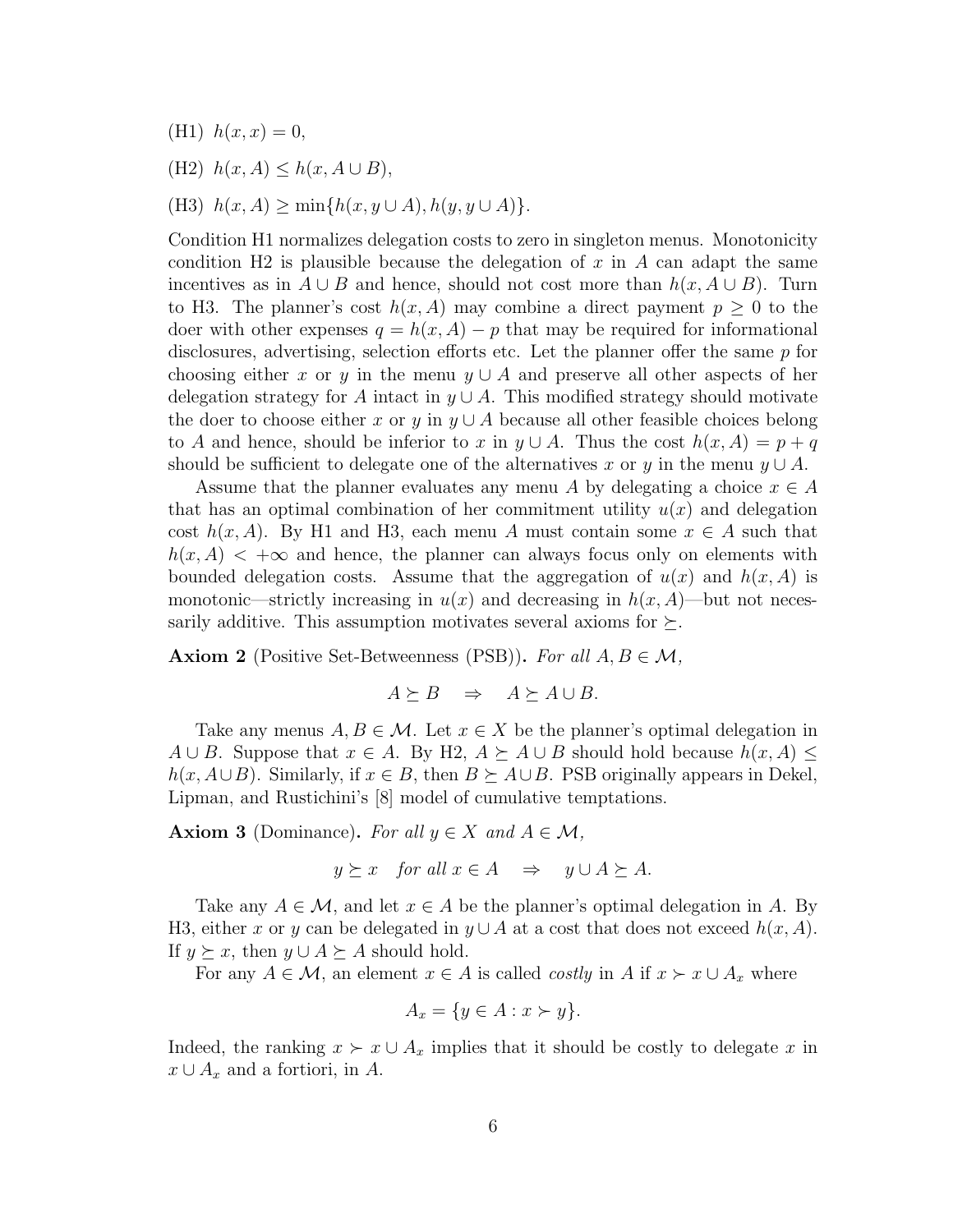**Axiom 4** (Reduction). For any  $A \in \mathcal{M}$  and  $x, y \in X$ , if x and y are both costly *in*  $y ∪ A$ *, then*  $x$  *is costly in*  $A$ *.* 

If  $y \succeq x$ , then Reduction is trivial because  $A_x = (y \cup A)_x$ . Let  $x \succ y$ . Then  $(y \cup A)_x = y \cup A_x$  and  $A_y \subset A_x$ . As y is costly in  $y \cup A$ , then  $h(y, y \cup A_y) > 0$  and by H2,  $h(y, x \cup y \cup A_x) > 0$ . As x is costly in  $y \cup A$ , then  $h(x, x \cup y \cup A_x) > 0$ . By H3,  $h(x, x \cup A_x) > 0$ . Thus the ranking  $x \succ x \cup A_x$  should hold because x cannot be delegated for free in the menu  $x \cup A_x$ , and any other feasible option  $y \neq x$  in  $x \cup A_x$  is strictly worse than x for the planner. Our Reduction axiom resembles Aizerman's property for choice functions (see Moulin [17]).

Say that  $U : \mathcal{M} \to \mathbb{R}$  *aggregates* a cost function  $h \in \mathcal{H}$  if for all  $A \in \mathcal{M}$ ,

$$
U(A) = \max_{x \in A} [u(x) - h(x, A)]
$$
 (5)

where  $u(x) = U(x)$  for all  $x \in X$ . Say also that U is an aggregation of h, and h is aggregated by U. If  $h \in \mathcal{H}$  is selective, then the aggregation formula (5) is well-defined for any  $u \in \mathbb{R}^X$ . In this case,  $U(x) = u(x)$  because  $h(x, x) = 0$ , and each value  $U(A) \ge \min_{x \in A} u(x)$  is bounded because by H1 and H3, there is  $x \in A$ such that  $h(x, A) = 0$ .

**Theorem 1.**  $\succ$  satisfies Axioms 1–4 if and only if  $\succ$  has a utility representation  $U : \mathcal{M} \to \mathbb{R}$  *that aggregates some selective function*  $h \in \mathcal{H}$ *.* 

The proofs are in the appendix.

The planner as portrayed by (5) evaluates each menu  $A \in \mathcal{M}$  via an alternative  $x \in A$  that maximizes the difference between the commitment utility  $u(x)$  and the hidden delegation cost  $h(x, A)$ . Here the cost function  $h \in \mathcal{H}$  is selective, and the aggregation  $u(x) - h(x, A)$  is additive. Note that Axioms 1–4 should still hold if  $u(x)$  and  $h(x, A)$  are aggregated via any function that is strictly increasing (decreasing) with respect to the first (second) variable. Thus the additive aggregation can be imposed without any loss of generality in (5). Our model has several other equivalent forms where the cost function  $h \in \mathcal{H}$  is decomposed into more basic components.<sup>3</sup>

Given any domain Y, a non-negative function  $f: Y \to \mathbb{R}_+$  is called *grounded* if its minimal value on  $Y$  is zero.

Then U aggregates some selective  $h \in \mathcal{H}$  if and only if there is a set  $\Theta \subset \mathcal{R}$ and a grounded function  $f : \Theta \to \mathbb{R}_+$  such that

$$
U(A) = \max_{R \in \Theta, x \in R(A)} [u(x) - f(R)] \quad \text{for all } A \in \mathcal{M}.
$$
 (6)

This equivalence follows from Theorem 6 below. Representation (6) portrays a planner who can delegate a choice  $x \in A$  in a menu A by *selecting* a doer with a

<sup>3</sup>Formally, all of these equivalences follow from Theorems 6–?? below. To speed up the exposition of our main findings, we postpone the full statement of these auxiliary results.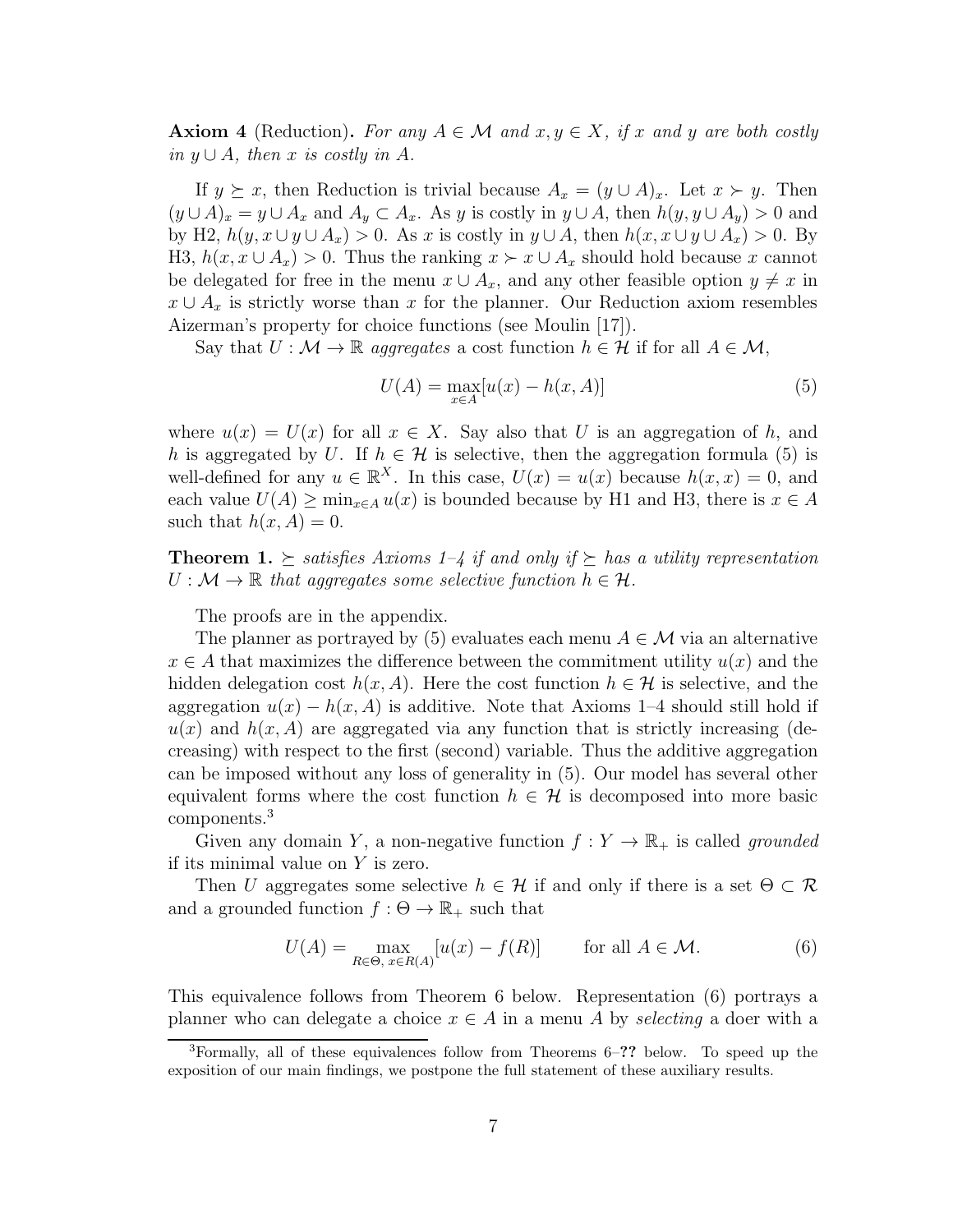ranking  $R \in \Theta$  such that  $x \in R(A)$  maximizes R in A. In this interpretation, the doer does not receive any transfers that are contingent on his choice rather than his identity.

Next, U aggregates some selective  $h \in \mathcal{H}$  if and only if there is a finite set  $\Gamma \subset \mathbb{R}^X$  and a grounded function  $g: \Gamma \to \mathbb{R}_+$  such that

$$
U(A) = \max_{t \in \Gamma, x \in A} \left[ u(x) - g(t) - (t(A) - t(x)) \right] \tag{7}
$$

In contrast with (6), representation (7) recognizes the possibility of transfers that are based on ex post choices. Delegations proceed in two steps here. First, the planner incurs the cost  $g(t)$  to select a baseline utility function  $t \in \mathbb{R}^X$  for the doer. Second, she transfers  $t(A) - t(x)$  to incentivize the choice of x in A. If the reward for any other choice  $y \in A \setminus x$  is normalized to zero, then  $t(A) - t(x)$  is the smallest compensation that is sufficient for the doer to select  $x$  rather than  $y$  such that  $t(y) = t(A)$ . Here all doers are assumed to have quasi-linear preferences with respect to monetary transfers from the planner.

In some applications, the domains  $\Theta$  and  $\Gamma$  can be much smaller than  $\mathcal D$  and hence, functional forms  $(6)$ – $(9)$  can be more parsimonious than  $(5)$ . In particular, if  $\Theta = \{R\}$  and  $\Gamma = \{t\}$  are singletons, then representations (6) and (7) translate for all  $A \in \mathcal{M}$  into

$$
U(A) = u(R(A))
$$
\n(8a)

$$
U(A) = \max_{x \in A} [u(x) - (t(A) - t(x))]
$$
 (8b)

because both f and q are grounded and hence,  $f(R) = q(t) = 0$ . These special cases are respectively the models of *changing tastes* and *costly self-control* proposed by Gul and Pesendorfer [11, 12] (GP). In the finite menu framework, GP characterize (8a) via two conditions, Order and *No Compromise*: for all  $A, B \in \mathcal{M}$ , either  $A \sim A \cup B$  or  $B \sim A \cup B$  must hold. Representation (8b) is also axiomatized by GP, but only for preferences over menus of lotteries. We do not attempt to characterize  $(8b)$  in the finite framework.<sup>4</sup>

### 2.1 Costly Verifications

Our delegation model has another equivalent form: U aggregates some selective  $h \in \mathcal{H}$  if and only if there is a weak order  $R^d \in \mathcal{R}$ , a collection of menus  $\Pi \subset \mathcal{M}$ ,

$$
A \succeq B \quad \Rightarrow \quad A \succeq A \cup B \succeq B.
$$

 ${}^{4}$ GP's Independence Axiom does not apply without mixtures. In our model,  $\Gamma$  need not be a singleton even if  $\succeq$  satisfies *Set Betweenness*: for all  $A, B \in \mathcal{M}$ ,

However, this condition does not guarantee that  $\Gamma$  is a singleton in our model. For example, if  $X = \{a, b, c\}$ , then the ranking  $a \sim ab \succ b \sim abc \sim bc \succ ac \sim c$  satisfies Set Betweenness and Axioms 1–4, but cannot be represented by (7) with  $\Gamma = \{t\}$ . Indeed, the rankings  $a \sim ab \succ b$ and  $b \sim bc \succ c$  imply that  $t(a) \geq t(b) \geq t(c)$ , but  $a \succ ac$  requires  $t(c) > t(a)$ .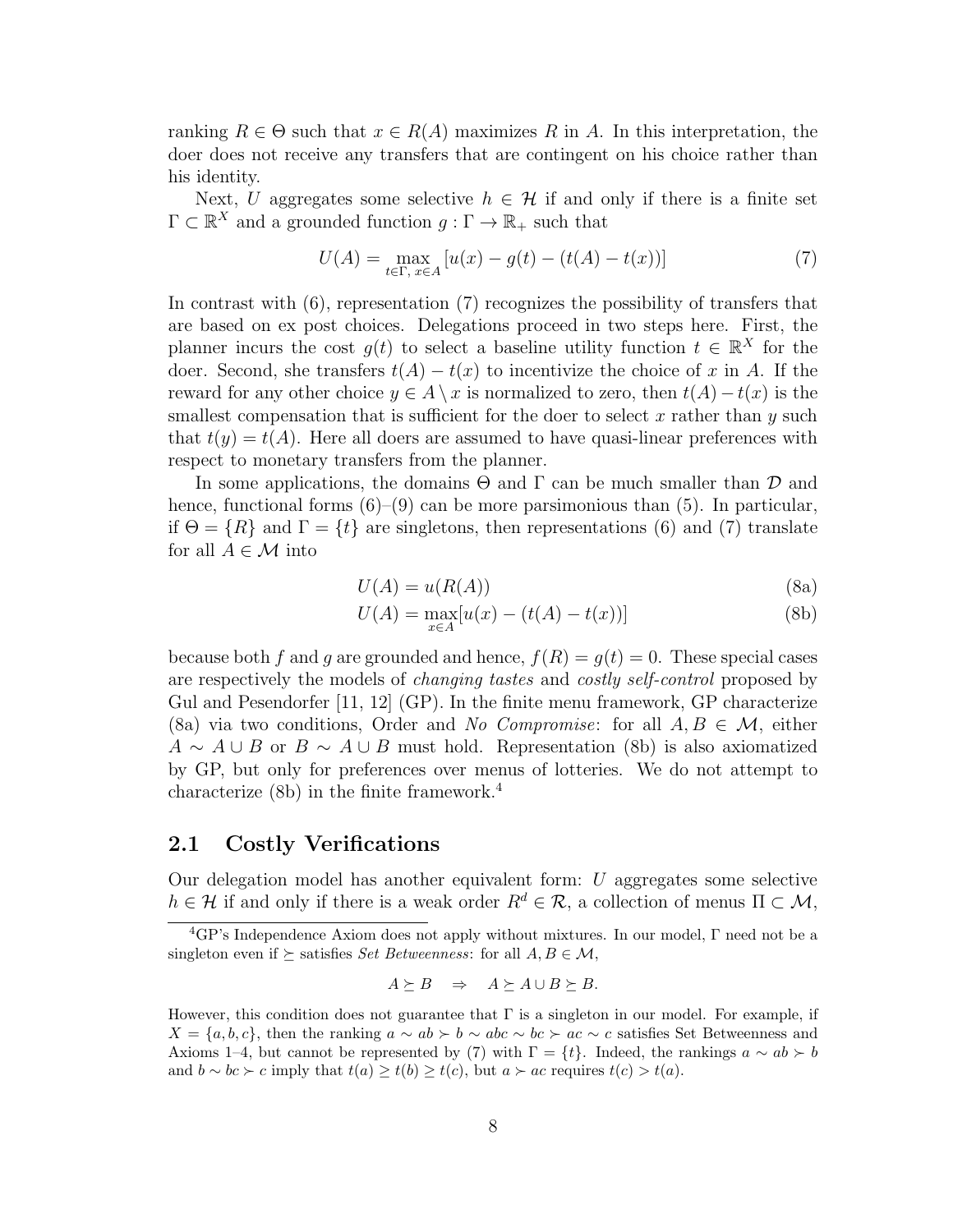and a function  $v : \Pi \to \mathbb{R}_+$  such that  $X \in \Pi$ ,  $v(X) = 0$ , and

$$
U(A) = \max_{C \in \Pi, x \in R^d(A \cap C)} [u(x) - v(C)] \quad \text{for all } A \in \mathcal{M}.
$$
 (9)

This equivalence follows from Theorem ?? below. Representation (9) can be interpreted in terms of *costly verifications*. Imagine that the planner can request any choice  $x \in A$  in the feasible menu A without any additional payments (e.g. via a threat of litigation or other credible penalties). However, it can be still costly to verify whether the doer accurately fulfils this request. The planner as portrayed by (9) can pick any set  $C \in \Pi$  and then run a test at a cost  $v(C)$  to determine whether the doer's choice in the feasible menu  $A$  belongs to  $C$  as well. If so, the doer's choice in  $A \cap C$  is presumed to maximize his ranking  $R^d$ , which is known to the planner and is preserved across all feasible menus.

This interpretation motivates another property for the cost function h. Say that  $h : \mathcal{M} \to \mathbb{R}$  is *subadditive* if for all  $A, B \in \mathcal{M}$  and  $x \in A \cap B$ ,

$$
h(x, A \cup B) \le h(x, A) + h(x, B).
$$

This condition is plausible for verification costs. Assume that  $h(x, A)$  and  $h(x, B)$ are the costs of testing that  $x \in C$  and  $x \in C'$ . Then the two tests and their costs can be combined in  $A \cup B$  to verify that  $x \in C \cap C'$ . Obviously, if x maximizes  $R^d$ in  $A \cap C$  and  $B \cap C'$ , then it also maximizes  $R^d$  in  $(A \cup B) \cap (C \cap C')$ .

Axiom 5 (Costless Subadditivity (CS)). For all  $A, B \in \mathcal{M}$  and  $x \in A \cap B$ ,

$$
A \succ A \setminus x \quad and \quad B \succeq x \succ B \setminus x \quad \Rightarrow \quad A \cup B \succeq A.
$$

Here the ranking  $A \succ A \setminus x$  implies that x should be delegated in A. Otherwise,  $A \succeq A \setminus x$  should hold. Similarly,  $B \succ B \setminus x$  implies that x should be delegated in B as well. Moreover,  $B \succeq x$  implies that  $h(x, B) = 0$ . By subadditivity,  $h(x, A \cup B) = h(x, A)$ . Thus  $A \cup B \succeq A$  should hold because x can be delegated in  $A \cup B$  at the same cost as in A.

**Theorem 2.**  $\succeq$  satisfies Axioms 1–5 if and only if  $\succeq$  has a utility representation  $U : \mathcal{M} \to \mathbb{R}$  that aggregates some selective, subadditive function  $h \in \mathcal{H}$ .

This refinement imposes subadditivity on the delegation cost function  $h \in \mathcal{H}$ . The corresponding function v satisfies the dual condition  $v(C \cap C') \leq v(C) + v(C')$ for all  $C, C' \in \Pi$ . See Theorem ?? below for details.

Note that Axioms 1–5 are logically independent. To illustrate, let  $X = \{a, b, c\}$ . Write menus in this three-element  $X$  without curly brackets and commas. For instance, a menu  $\{a, b\}$  is abbreviated as ab.

(1) The empty relation  $\succeq$  obeys Axioms 1–5, except for Order.

(2)  $U(A) = |A|$  represents  $\succeq$  that obeys Axioms 1–5, except for PSB.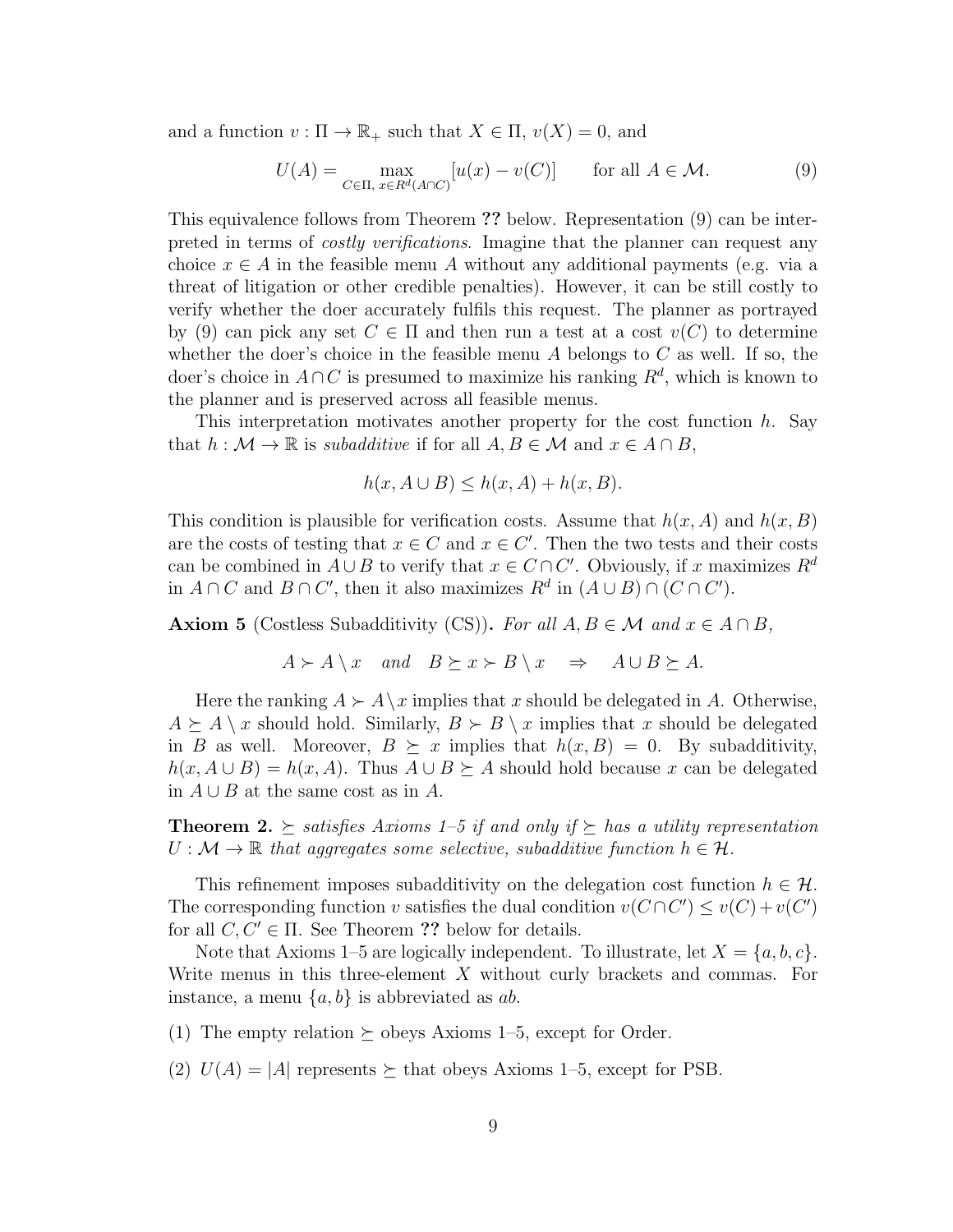- (3)  $U(A) = -|A|$  represents  $\succeq$  that obeys Axioms 1–5, except for Dominance.
- (4) Preference  $a \sim ac > ab \sim abc > b > bc > c$  obeys Axioms 1–5, except for Reduction. Indeed,  $ac \succ c$  and  $a \sim ab \succ b$ , but  $ac \succ abc$ .
- (5) Preference  $a \sim ac \succ ab \succ b \succ abc \succ bc \succ c$  obeys Axioms 1–4, but violates CM. Indeed,  $ac \succ c$  and  $a \sim ab \succ b$ , but  $ac \succ abc$ .

### 2.2 Identifications of Hidden Costs

In the finite menu framework,  $\succeq$  does not determine the cost function h uniquely. However, we provide explicit formulas that derive h from  $\succeq$  without uniqueness guarantees. These formulas are an important part of our proofs, but can also serve to generate the required representations in practical examples.

A positive function  $U : \mathcal{M} \to \mathbb{R}_{++}$  is called *regular* if for all  $x \in X$  and  $A \in \mathcal{M}$ ,

$$
u(x) > U(A) \quad \Leftrightarrow \quad U(x) \ge 2U(A).
$$

As M is finite, then any complete and transitive  $\succ$  has a regular utility representation. In particular, one can take  $U(A) = 2^{V(A)}$  where  $V : \mathcal{M} \to \mathbb{N}$  has natural values and represents  $\succeq$ .

Let  $\succeq$  be represented by a regular function  $U : \mathcal{M} \to \mathbb{R}$ . For all  $(x, A) \in \mathcal{D}$ , define two functions  $e, e^* \in \mathcal{H}$  via

$$
e(x, A) = \max_{B \in \mathcal{M}: x \in B \subset A} [u(x) - U(B)] \tag{10}
$$

$$
e^*(x, A) = \max_{B \in \mathcal{M}: x \in B \subset A \cup E^*(x)} [u(x) - U(B)] \tag{11}
$$

where  $E^*(x) = \{y \in X : x \sim \{x, y\} \succ y\}.$ 

**Theorem 3.** *If*  $\succ$  *satisfies Axioms 1–4 and U is regular, then*  $e \in \mathcal{H}$  *is selective* and aggregated by U. If  $\succeq$  satisfies Axioms 1–5 and U is regular, then  $e^* \in \mathcal{H}$  is *selective, subadditive, and aggregated by* U*.*

This result provides the main steps in the proofs of both Theorems 1–2 and delivers the required representations (5) from the suitable lists of axioms. If  $E^*(x) = \emptyset$ , then identifications (10) and (11) coincide.

To illustrate, consider a preference  $\succeq$  with a regular utility function U written underneath the menus.

$$
c \prec bc \prec abc \prec b \prec ac \prec ab \sim a
$$
  
U 1 2 3 6 7 14 14.

Check that U aggregates the selective cost function

$$
(a, ab) (b, ab) (a, ac) (c, ac) (b, bc) (c, bc) (a, abc) (b, abc) (c, abc)\ne 0 0 7 0 4 0 11 4 0.
$$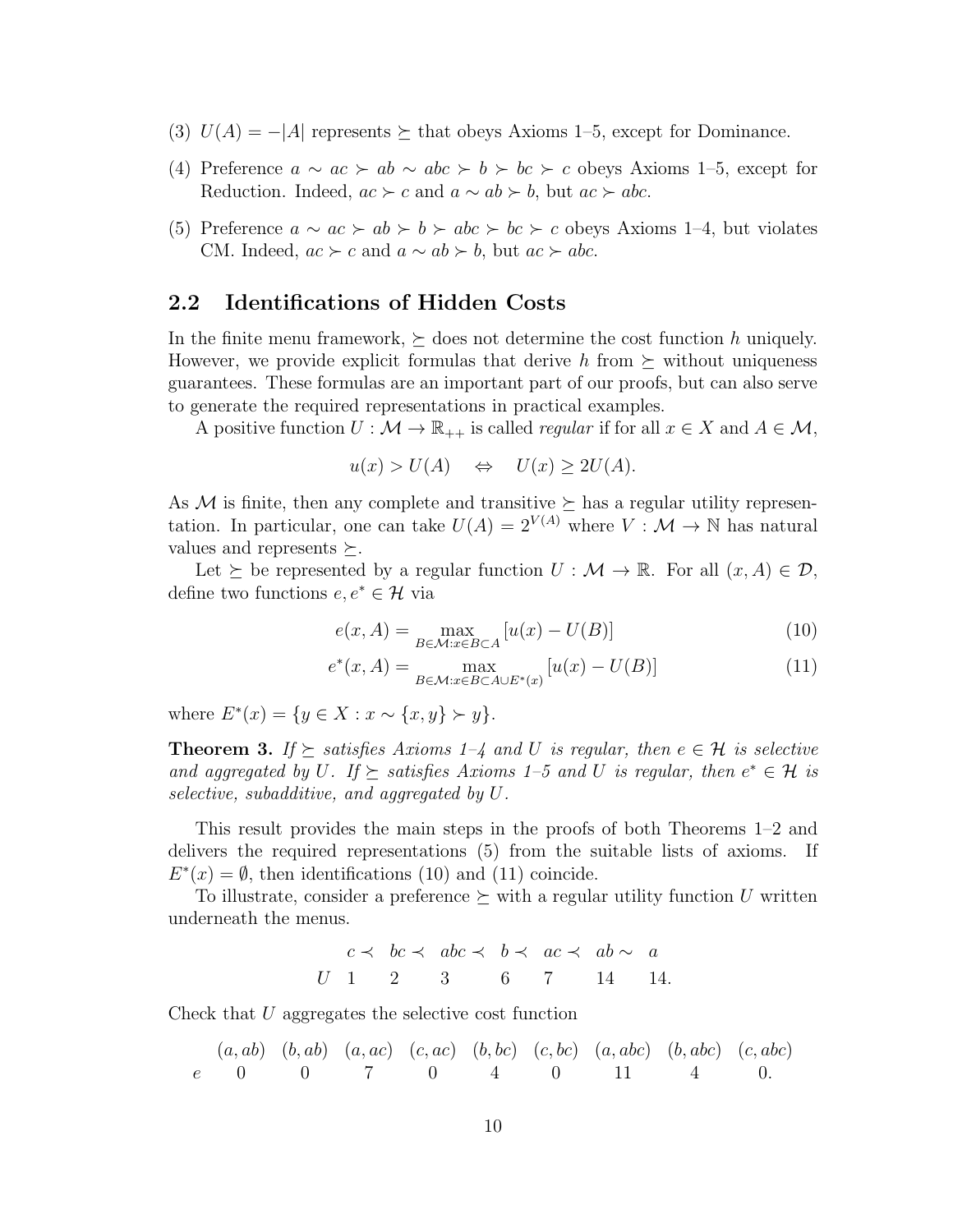Accordingly,  $\succeq$  satisfies Axioms 1–4.

By contrast,  $\succeq$  violates CM because  $ac \succ c$  and  $a \sim ab \succ b$ , but  $ac \succ abc$ . Thus e cannot be subadditive. Indeed,  $e(a, abc) > e(a, ab) + e(a, ac)$ . Note also that formula  $(10)$  need not work if U is not regular. In the above example, replace U with U' such that  $U'(ab) = U'(a) = 8$ , and  $U'(A) = U(A)$  for all other A. Then U' represents  $\succeq$ , but it cannot be written in the required form (5). The formula (10) here delivers e' that violates H3 because  $e'(a, ac) = 1 < 4 = e'(b, abc)$ , and  $e'(a, ac) < 5 = e'(a, abc).$ 

To illustrate the subadditive case, consider another preference  $\succeq$  with a regular utility function U written underneath the menus.

$$
c \prec bc \prec abc \prec b \prec ac \prec ab \prec a
$$
  
U 1 2 3 6 7 8 16.

Check that  $U$  aggregates the selective, subadditive function

$$
(a, ab) (b, ab) (a, ac) (c, ac) (b, bc) (c, bc) (a, abc) (b, abc) (c, abc)
$$
  

$$
e^* = e \qquad 8 \qquad 0 \qquad 9 \qquad 0 \qquad 4 \qquad 0 \qquad 13 \qquad 4 \qquad 0.
$$

Accordingly,  $\succeq$  satisfies Axioms 1–5 here.

## 3 Discussion

The above axioms and identifications are formulated in terms of a complete preference relation  $\succeq$  over menus. However, it appears more common in applications to focus on ex post choices in menus, such as budget sets or investment portfolios. Moreover, empirical observations (such as household choices) are usually available only for some menus in  $A \in \mathcal{M}$ , but missing for many others. Our model can be restated in terms of such incomplete choice data as follows.

Let  $\Phi \subset \mathcal{D}$  be a *dataset* that consists of all pairs  $(x, A) \in \mathcal{D}$  such that x is an observed choice in a menu A. All menus where choices are not observed are omitted from the dataset  $\Phi$ . For simplicity, let  $\Phi$  be *single-valued* so that  $(x, A), (y, A) \in \Phi$ should imply  $x = y$ . Multi-valued datasets allow extensions for our delegation model, but make them more complicated with limited additional insights.

Suppose that there is a utility index  $u \in \mathbb{R}^X$  and a selective cost function  $h \in \mathcal{H}$ such that for all  $(z, A) \in \Phi$ ,

$$
z = \arg \max_{x \in A} [u(x) - h(x, A)]. \tag{12}
$$

Then the dataset  $\Phi$  is compatible with the existence of some planner who delegates a choice x in A to maximize the difference between her commitment utility  $u(x)$ and hidden delegation costs  $h(x, A)$ .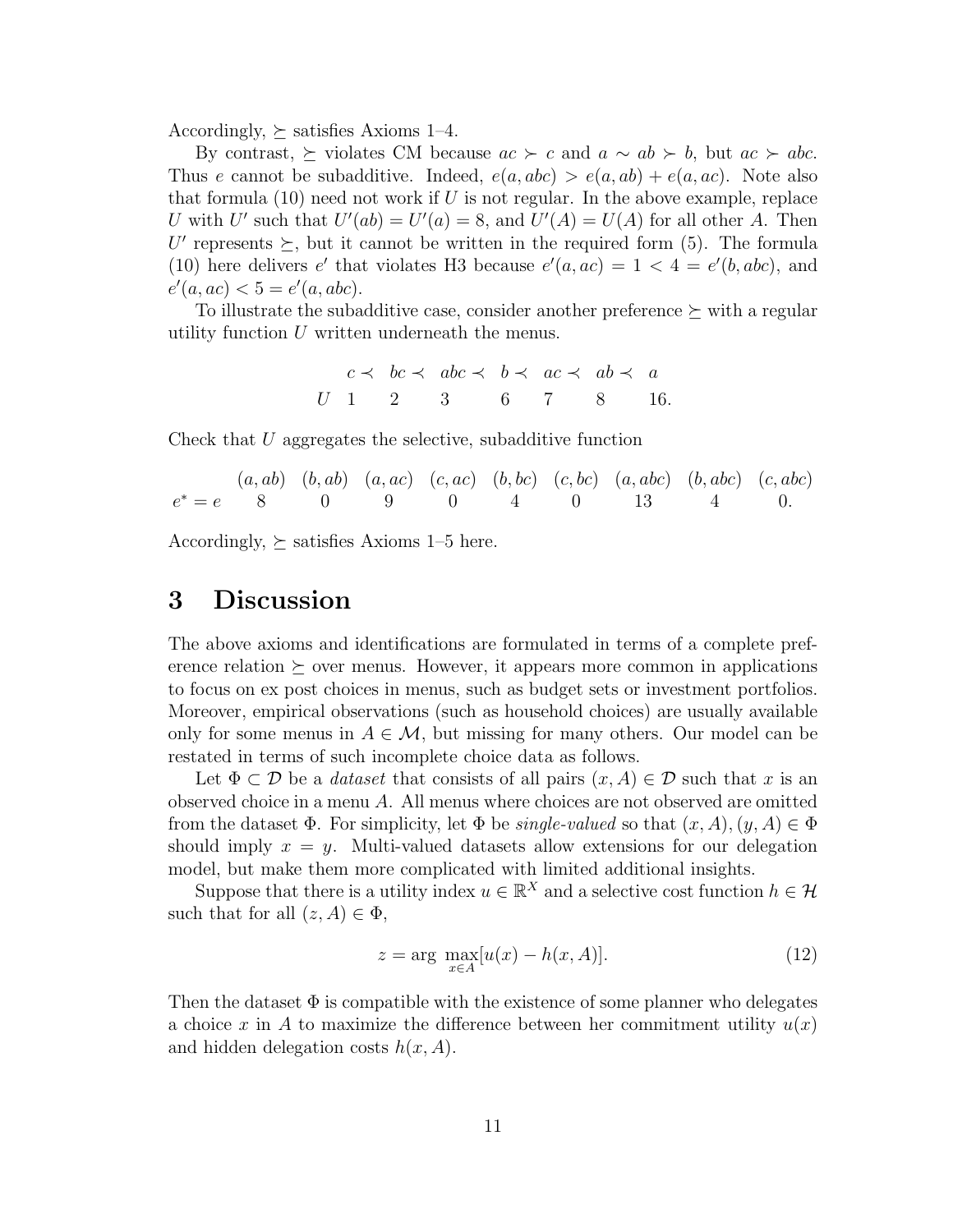Adapt the classic notion of revealed preferences. Write  $x \succ_A y$  if  $(x, A) \in \Phi$ and  $y \in A \setminus x$  so that x is chosen in a menu where  $y \neq x$  is feasible, but not chosen. Say that x is revealed preferred to y in the menu  $A \in \mathcal{M}$ .

The classic Weak Axiom of Revealed Preference (WARP) prohibits reversals

$$
x \succ_A y \succ_B x \tag{13}
$$

for any alternatives  $x, y \in X$  and menus  $A, B \in \mathcal{M}$ . By contrast, representation  $(12)$  allows such reversal under suitable conditions on the commitment utility u. More precisely, the combination of (12) and (13) implies that either  $xPz$  for some  $B \setminus A$  or  $yPz$  for some  $z \in A \setminus B$ . This claim is Lemma A.4 in the appendix.

Accordingly, a total order  $R \in \mathcal{T}$  is called *principal* for the dataset  $\Phi$  if for any reversal  $x \succ_A y \succ_B x$ , either  $xPz$  for some  $z \in B \setminus A$  or  $yPz$  for some  $z \in A \setminus B$ .

**Theorem 4.** *A dataset*  $\Phi$  *has a principal order*  $R \in \mathcal{T}$  *if and only if*  $\Phi$  *is represented by* (12) *for some*  $u \in \mathbb{R}^X$  *and selective cost function*  $h \in \mathcal{H}$ *. Without loss in generality,* u *represents* R*, and* h *is subadditive.*

This result fits representation (12) into a dataset  $\Phi$  in two steps. First, one needs to find a principal order  $R \in \mathcal{T}$  that is consistent with all preference reversals (13). If this task is doable, then it is guaranteed that there is a commitment utility index  $u \in \mathbb{R}^X$  and a selective cost function  $h \in \mathcal{H}$  that satisfies (12). Moreover, h is subadditive without loss in generality here. Roughly speaking, this freedom is possible because it cannot be observed ex post which delegations have zero costs to the planner. Therefore, subadditivity does not imply any counterpart of CM for ex post choice patterns.

For example, let  $X = \{a, b, c, d\}$  and consider a dataset

$$
\Phi = \{(a, abcd), (b, abc), (a, ab)\}
$$

that violates the Weak WARP of Manzini and Mariotti [15]. This dataset exhibits two preference reversals:

$$
a \succ_{abcd} b \succ_{abc} a
$$
 and  $b \succ_{abc} a \succ_{ab} b$ .

Accordingly, any  $R \in \mathcal{T}$  that satisfies a Pd and bPc is a principal order and allows representation (12). In particular, (12) holds if for  $u(a) = 40 > u(b) = 30 > u(c)$  $10 > u(d) = 0$  and

$$
h(x, A) = \begin{cases} 15 & \text{if } x = a \text{ and } c \in A \\ 15 & \text{if } x = b \text{ and } d \in A \\ 0 & \text{otherwise.} \end{cases}
$$

This function h is both selective and subadditive.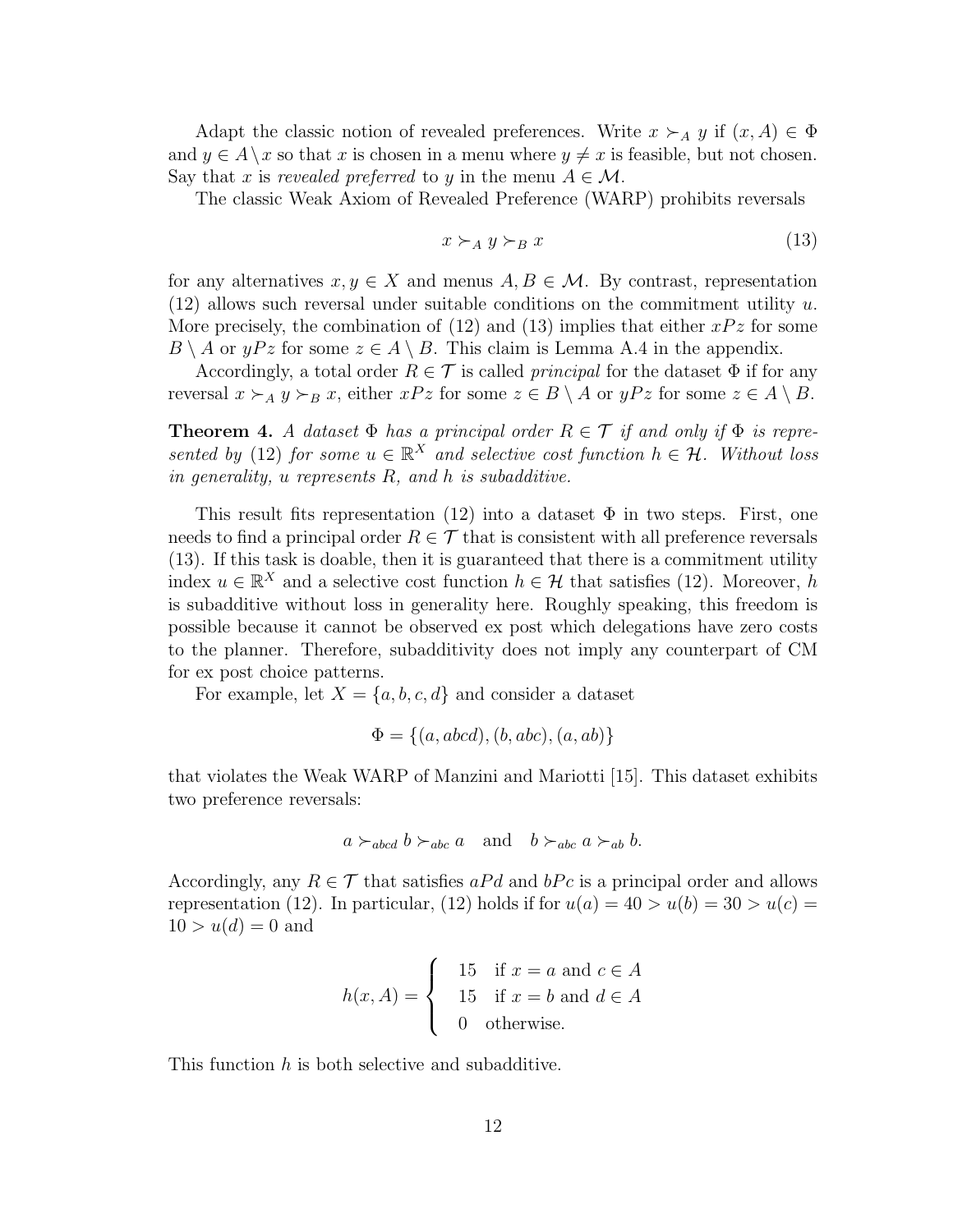Given a principal order  $R \in \mathcal{T}$ , the fitting of u and h in representation (12) in our proofs requires finding a Richter-Peleg utility function that is consistent with a suitable acyclic pair of binary relations. This task can be achieved by standard algorithms, such as Tarjan's. By contrast, the definition of a principal order can appear problematic because it does not suggest any clear algorithm that will find R or reject its existence. Indeed, the definition produced a conjunctive formula, and the consistency of such formulas is a well-known NP problem.

To alleviate this concern, we provide a more direct criterion for the existence of principal orders when the dataset  $\Phi$  is observed in all menus  $A \in \mathcal{M}$ . Say that  $\Phi$ is *complete* if for any  $A \in \mathcal{M}$ , there is  $(x, A) \in \Phi$  for some  $x \in X$ . If  $\Phi$  is complete, then any weakly principal order  $R$  is principal.

Consider a simple preference reversal where menus  $A, B \in \mathcal{M}$  and distinct elements  $x, y, z \in X$  are such that

$$
(x, A) \in \Phi \quad \text{and} \quad (y, A \cup z) \in \Phi. \tag{14}
$$

Then (12) has a deterministic implication  $u(x) > u(z)$ . In this case, write  $x \succ_p z$ and call the incomplete relation  $\succ_p$  the *incremental* revealed preference.

**Theorem 5.** For any complete dataset  $\Phi$ ,  $R \in \mathcal{T}$  is a principal order if and only *if* R extends the incremental revealed preference  $\succ_p$  *so that for all*  $x, y \in X$ ,

$$
x \succ_{p} y \quad \Rightarrow \quad xPy. \tag{15}
$$

*Moreover, a complete dataset*  $\Phi$  *can be represented by* (12) *if and only if*  $\succ_p$  *is acyclic.*

The second part of this theorem follows from the first in combination with the standard extension results. In the complete case, the construction of a principal order is also reduced to the standard problem of extending an acyclic order to a total one. We provide another example in Section 3.1 below.

The incremental revealed preference  $\succ_p$  can be related to several other definitions that are based on choice reversals (14). Such definitions appear in models of rationalization (Cherepanov, Feddersen, and Sandroni [6]), inattention (Masatlioglu, Nakajima, and Ozbay [16]), and their refinements (e.g Lleras, Masatalioglu, Nakajima, and Ozbay [14]). In all of these models, each menu  $A \in \mathcal{M}$  has some unobserved consideration subset  $\Psi(A) \subset A$  that can be constrained by rationalizations, inattention, and other cognitive issues. Depending on the interpretation of  $\Psi$ , such models require that any reversal (14) implies that

- $x \succ_r z$  because the presence of y can make the choice of x violate some rationality principles, as in Cherepanov et al.,
- $z \succ_q y$  because x is not even noticed in the menu  $y \cup A$ , but both y and z are revealed to be in the attention filter  $\Psi(y \cup A)$ , as in Masatlioglu et al.,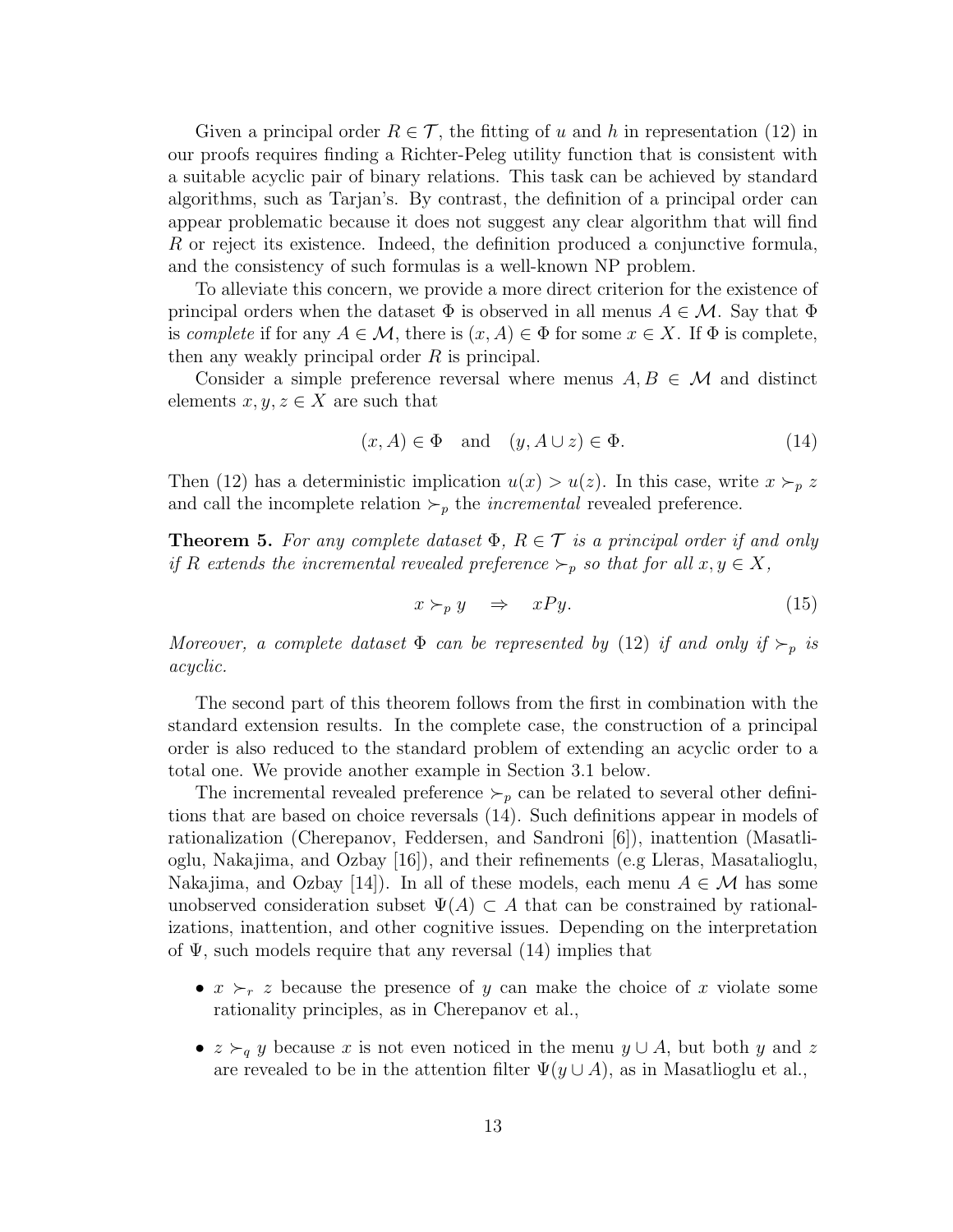•  $x \succ_s z \succ_s y$  when rationalization principles are assumed to be transitive (Au and Kawai [3]) or the attention filter  $\Psi$  is taken to be path-independent, as in Lleras et al.

Clearly, the principal preference  $\succ_p$  is a subrelation of  $\succ_s$ , but the other rankings  $\succ_r$  and  $\succ_q$  need not include or belong to  $\succ_p$ .

Our definition of  $\succ_p$  relaxes the assumption that each choice must belong to some unobserved filter  $\Psi(A) \subset A$ . Instead, we postulate the existence of a selective cost function  $h(\cdot)$  that does not directly prohibit any elements in A from being chosen. Another distinct feature of our model is the novel extensions for incomplete datasets.

### 3.1 More Identifications

Any selective cost function  $h \in \mathcal{H}$  can be translated into several equivalent forms. These translations can be applied to the corresponding representations for preferences over menus and for datasets.

Consider three cost functions such that for all  $(x, A) \in \mathcal{D}$ ,

$$
h_1(x, A) = \min_{R \in \Theta, x \in R(A)} f(R)
$$
 (16a)

$$
h_2(x, A) = \min_{t \in \Gamma} [g(t) + t(A) - t(x)]
$$
\n(16b)

$$
h_3(x, A) = \min_{C \in \Pi, x \in R^d(A \cap C)} v(C)
$$
\n(16c)

where the functions  $f : \Theta \to \mathbb{R}_+, g : \Gamma \to \mathbb{R}_+$ , and  $v \in \Pi \to \mathbb{R}_+$  are grounded on their domains  $\Theta \subset \mathcal{R}, \Gamma \subset \mathbb{R}^X$ , and  $\Pi \subset \mathcal{M}$  respectively. Moreover, the sets  $\Theta, \Gamma$ , and  $\Pi$  are all finite,  $R^d \in \mathcal{R}$  is a weak order, and  $v(X) = 0$ . It is routine to check that all functions  $h_1, h_2, h_3$  are selective.<sup>5</sup>

The selective functions  $h_1, h_2, h_3 \in \mathcal{H}$  reflect several distinct delegation strategies. First,  $h_1$  is the minimal expense  $f(R)$  of selecting a doer's order R such that x maximizes R in A. Second,  $h_2$  is the minimal combination of the expense  $g(t)$  of selecting a doer's utility index t with the performance-based incentive  $t(A) - t(x)$ that stimulates the doer to choose x in A. Third,  $h_3$  is the minimal cost of verification that the doer's choice belongs to a set  $C \in \Pi$  such that x is maximal in  $A \cap C$  for the doer's order  $R^d$ .

Note that  $h_3$  must be also subadditive if for all  $C, C' \in \Pi$  such that  $C \cap C' \neq \emptyset$ ,

$$
C \cap C' \in \Pi \quad \text{and} \quad v(C \cap C') \le v(C) + v(C'). \tag{17}
$$

<sup>5</sup>H1 and H2 are immediate. H3 holds because for all  $A \in \mathcal{M}$ ,  $x \in A$ , and  $y \in X$ ,

(a) if  $R \in \mathcal{R}$  and  $x \in R(A)$ , then  $x \in R(y \cup A)$  or  $y \in R(x \cup A)$ ,

(b) if  $t \in \mathbb{R}^X$ , then  $t(y \cup A) = t(A)$  or  $t(y \cup A) = t(y)$ 

(c) if  $C \in \mathcal{M}$  and  $x \in R^d(A \cap C)$ , then either x or y belong to  $R^d(C \cap (y \cup A))$ .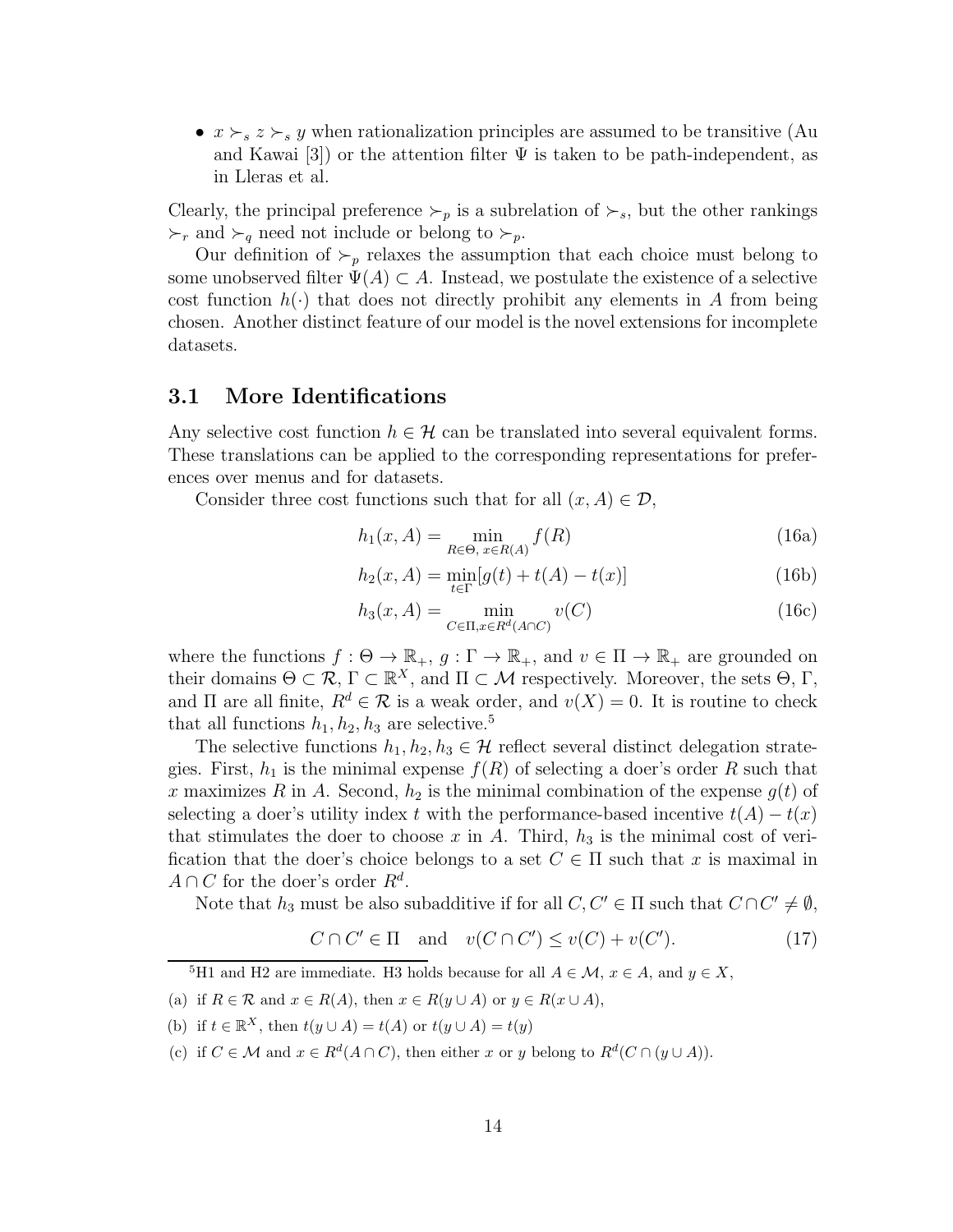This property reflects the intuition that any two verification tests  $C, C' \in \Pi$  can be used together.

Say that  $h \in \mathcal{H}$  is *bounded* if there is  $\alpha > 0$  such that  $h(x, A) < \alpha$  for all  $(x, A) \in \mathcal{D}$ . If h is bounded, then for each  $R \in \mathcal{T}$ , fix a representation  $t_R : X \to \mathbb{R}$ such that  $t_R(x) - t_R(y) > \alpha$  for all  $x, y \in X$  such that  $xPy$ .

Say that  $R \in \mathcal{R}$  is a *free order* for a cost function  $h \in \mathcal{H}$  if  $h(x, A) = 0$  for all  $A \in \mathcal{M}$  and  $x \in R(A)$ .

By convention, let  $+\infty$  be the minimal value of a function on an empty set.

**Theorem 6.** *Given any selective function*  $h \in \mathcal{H}$ ,

*(i)* h *satisfies* (16a) *where*  $\Theta = \mathcal{T}$  *and* 

$$
f(R) = \max_{A \in \mathcal{M}} h(R(A), A)) \quad \text{for all } R \in \mathcal{T}, \tag{18a}
$$

*(ii) if* h *is bounded, then* h *satisfies* (16b) *where*  $\Gamma = \{t_R : R \in \mathcal{T}\}\$  *and* 

$$
g(t_R) = f(R) \quad \text{for all } R \in \mathcal{T}, \tag{18b}
$$

*(iii)* h satisfies (16c) where  $\Pi = \mathcal{M}$ ,  $R^d$  is any free order for h, and

$$
v(C) = \max_{A \in \mathcal{M}, x \in R^d(A \cap C)} h(x, A) \quad \text{for all } C \in \mathcal{M}.
$$
 (18c)

*If* h *is subadditive, then* v *satisfies* (17) *as well.*

This result identifies components in  $(16a)$ – $(16c)$  via  $(18a)$ – $(18c)$  respectively. Subadditivity guarantees the dual condition  $(17)$  for v. None of these identifications achieve uniqueness.<sup>6</sup>

Our identification results—Theorem 3 and Theorem 6—can be combined to obtain utility representations (6)–(9) where U is regular,  $\Theta = \mathcal{T}, \Gamma = \{t_R : R \in \mathcal{T}\},\$  $\Pi = \mathcal{M}, R^d$  is represented by  $-u$ ,

$$
f(R) = g(t_R) = \max_{B \in \mathcal{M}} \left[ u(R(B)) - U(B) \right] \quad \text{for all } R \in \mathcal{T}
$$
 (19)

$$
v(C) = \max_{B \in \mathcal{M}} \left[ u(R^d(B \cap C)) - U(B) \right] \quad \text{for all } C \in \mathcal{M}.
$$
 (20)

Here  $-u$  provides an easy representation for a free order  $R<sup>d</sup>$ , but (20) can be applied to any other order  $R \in \mathcal{R}$  such that  $A \succeq x$  for all  $A \in \mathcal{M}$  and  $x \in R(A)$ . This condition implies that  $R$  is free for the cost function  $e$  in Theorem 3.

<sup>&</sup>lt;sup>6</sup>In particular, the domain  $\Theta = \mathcal{T}$  consists only of total orders, but in some applications it can be convenient to use (16a) where weak orders  $R \in \Theta$  are allowed. For example, if X consists of lotteries, then risk neutral preferences need not be total on X.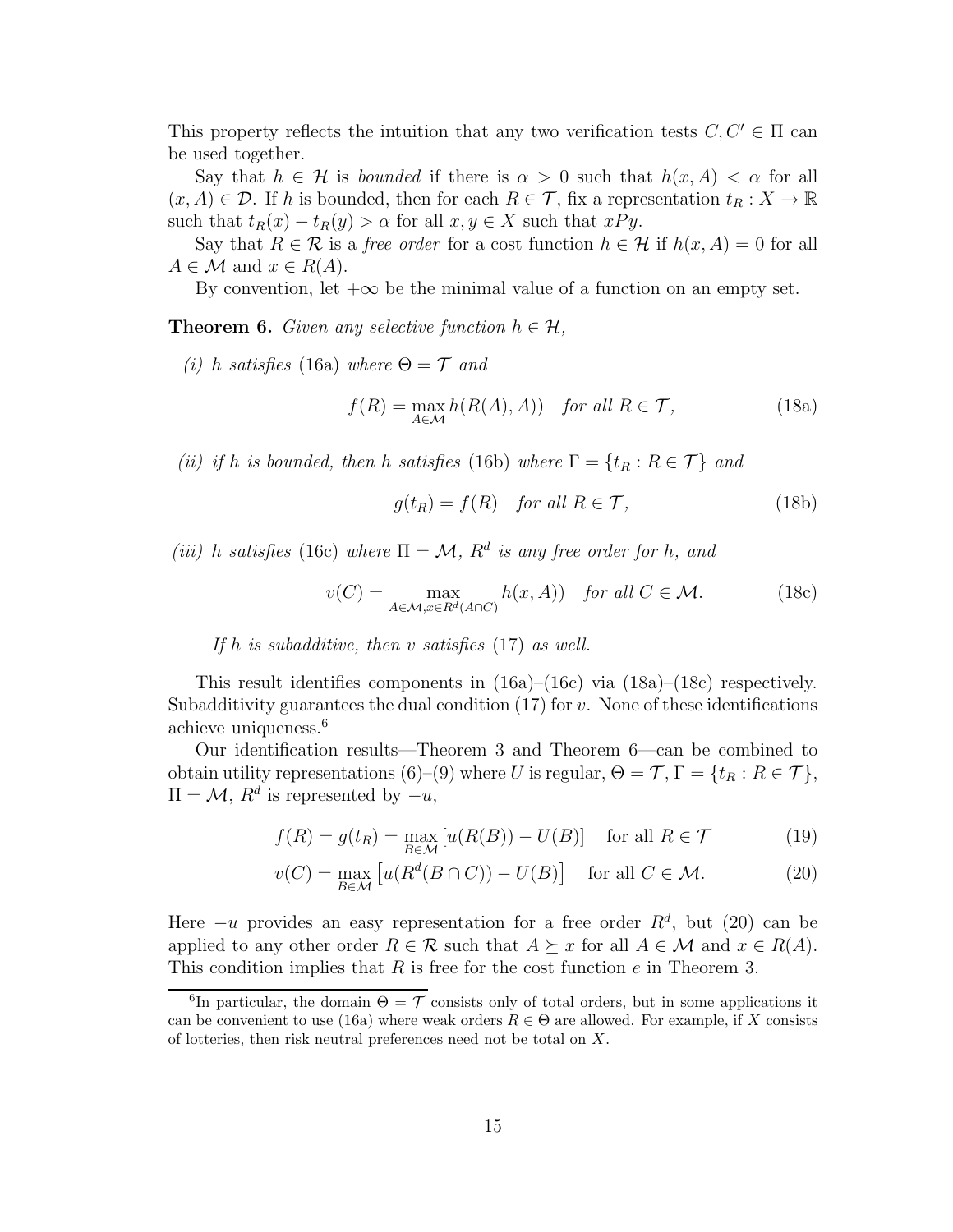### 3.2 Informal Commitments

The model of *informal commitments* proposed by Chandrasekher [5] is a special case of the utility representation (9) where the cost function  $v = 0$  is zero on the entire Π. Accordingly, the preference  $\succeq$  is represented for all  $A \in \mathcal{M}$  by

$$
U(A) = \max_{C \in \Pi, x \in R^d(A \cap C)} u(x)
$$
\n(21)

for some domain  $\Pi \subset \mathcal{M}$  and weak order  $R^d \in \mathcal{R}$ .

In Chandrasekher's interpretation, the planner can freely impose any set  $C \in \Pi$ such that  $A \cap C \neq \emptyset$  as an informal (hidden) commitment on the doer's choice in a menu A.

**Axiom 6** (Costless Verifications (CV)). For all  $A, B \in \mathcal{M}$  and  $x \in A$ ,

$$
x \succ A
$$
 and  $A \subset B$   $\Rightarrow$   $B \sim B \setminus x$ .

Take any  $A, B \in \mathcal{M}$  and  $x \in X$  such that  $x \succ A$  and  $A \subset B$ . Then x cannot maximize the doer's order  $R^d$  in  $A \cap C$  for any  $C \in \Pi$ . Otherwise, x could be delegated (verified) for free in A and  $A \succeq x$  should hold. Thus the maximizers of  $R^d$  should be the same in  $B \cap C$  and in  $(B \setminus x) \cap C$ . If the planner can delegate only such maximizers, then the indifference  $B \sim B \setminus x$  should hold.

**Theorem 7.**  $\succeq$  satisfies Order, PSB, CV if and only if there is  $u \in \mathbb{R}^X$ ,  $\Pi \subset \mathcal{M}$ , *and*  $R \in \mathcal{T}$  *such that*  $\succeq$  *is represented by* (21)*.* 

*Moreover,*  $\succ$  *satisfies Order, PSB, CV, CM if and only if*  $\succ$  *is represented by* (21) *where* Π *is closed under intersections.*

The first part corresponds to Chandrasekher's main Theorem 1 and follows as a quick corollary to our results. PSB and CV are arguably more transparent than Chandrasekher's counterparts. The refinement where Π is closed under intersections is novel. It reflects the case when informal commitments can be freely combined by the planner.

The ex post choices in this model can be characterized via the result in Lleras, Masatalioglu, Nakajima, and Ozbay [14].

# A APPENDIX: PROOFS

We start with some preliminary findings.

Take any function  $U : \mathcal{M} \to \mathbb{R}$ . Let  $u : X \to \mathbb{R}$  be the restriction of U to X. For any  $(x, A) \in \mathcal{D}$ , let  $\mathcal{M}(x, A) = \{B \in \mathcal{M} : x \in B \subset A\}$ . Accordingly,

$$
e(x, A) = \max_{B \in \mathcal{M}(x, A)} [u(x) - U(B)].
$$
 (22)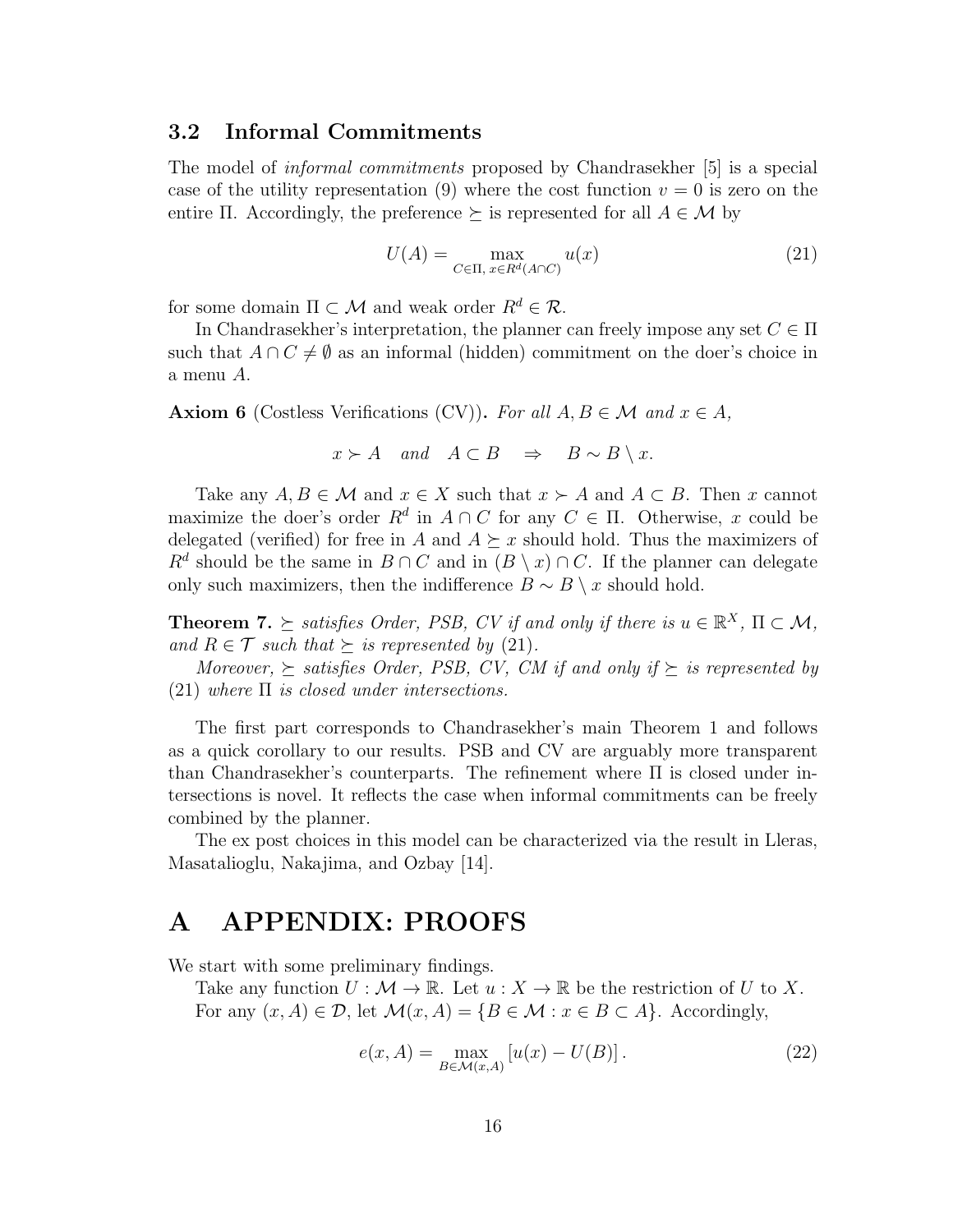By definition, e satisfies H1 and H2, but in general, it can violate H3.

Let  $E(x, A) \in \mathcal{M}(x, A)$  be a menu that has the smallest size among all maximizers in (22). Then

$$
e(x, A) = u(x) - U(E(x, A))
$$
 and  $|E(x, A)| \le |B|$  (23)

for all  $B \in \mathcal{M}(x, A)$  such that  $e(x, A) = u(x) - U(B)$ .

Let  $\succ$  be the preference that is represented by U on M. Order is implied.

**Lemma A.1.** *If*  $\succeq$  *satisfies PSB*, *then U aggregates e. If U aggregates some*  $h \in \mathcal{H}$  that satisfies H1–H2, then  $\succeq$  satisfies PSB, and  $e(x, A) \leq h(x, A)$  for all  $(x, A) \in \mathcal{D}$ .

*Proof.* Assume PSB. Take any  $A \in \mathcal{M}$ . Then

$$
U(A) \ge \max_{x \in A} [u(x) - e(x, A)] \tag{24}
$$

because for all  $x \in A$ ,  $e(x, A) \ge u(x) - U(A)$  by (22) with  $B = A$ . Suppose that (24) holds strictly. Then for all  $x \in A$ ,

$$
U(A) > u(x) - e(x, A) = u(x) - (u(x) - U(E(x, A))) = U(E(x, A)).
$$

By PSB,  $A \succ \bigcup_{x \in A} E(x, A) = A$ . By contradiction, (24) holds as equality. Thus U aggregates  $e$ .

Conversely, suppose that U aggregates some  $h \in \mathcal{H}$  that satisfies H1–H2. Take any  $A, B \in \mathcal{M}$ . As U aggregates h, then  $U(A \cup B) = u(z) - h(z, A \cup B)$  for some  $z \in A \cup B$ . If  $z \in A$ , then by H2,

$$
U(A) \ge u(z) - h(z, A) \ge u(z) - h(z, A \cup B) = U(A \cup B).
$$

Similarly, if  $z \in B$  then  $U(B) \geq U(A \cup B)$ . Thus PSB holds. Take any  $x \in A$ . Then for all  $C \in \mathcal{M}(x, A)$ ,

$$
U(C) \ge u(x) - h(x, C) \ge u(x) - h(x, A)
$$

and hence,  $e(x, A) \leq h(x, A)$ .

Lemma A.1 characterizes all preferences  $\succeq$  that can be represented by an aggregation of some monotonic cost function  $h \in \mathcal{H}$ . Moreover, the endogenous e is the minimal cost function that allows such aggregation for the given  $U$ .

**Lemma A.2.** *If*  $\succeq$  *satisfies Axioms 1–3, then for any*  $(x, A) \in \mathcal{D}$  *and*  $B \in \mathcal{M}$ *,* 

$$
A_x \supset E(x, A) \setminus x \tag{25}
$$

$$
x \in B \text{ and } B_x = A_x \Rightarrow e(x, A) = e(x, B) \tag{26}
$$

$$
x \text{ is costly in } A \quad \Leftrightarrow \quad e(x, A) > 0. \tag{27}
$$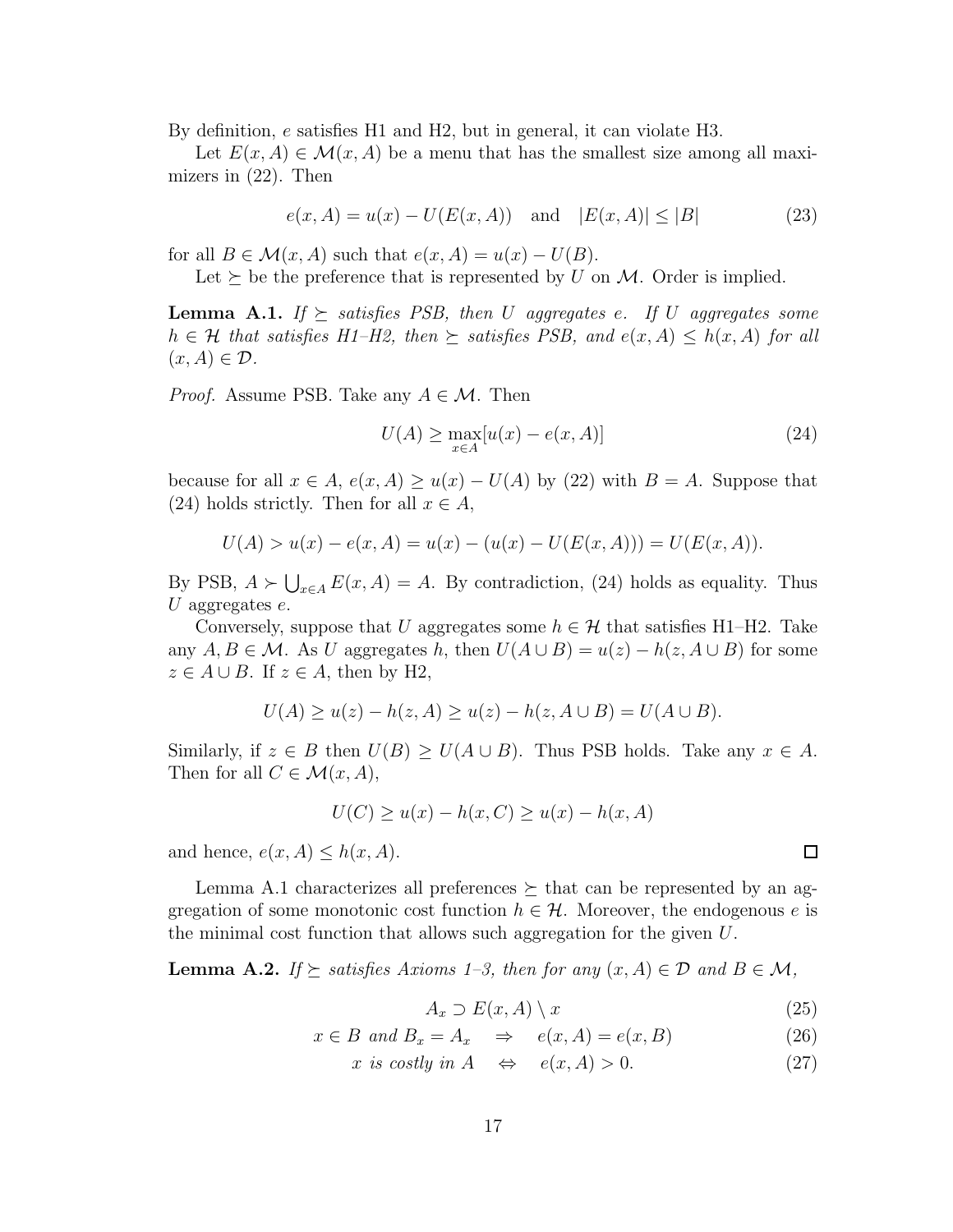*Proof.* Take any  $(x, A) \in \mathcal{D}$ . Recall that  $A_x = \{y \in A : x \succ y\}.$ 

Take any  $y \in E(x, A)$ . Let y maximize u in  $E(x, A)$ . Suppose that  $y \neq x$ . Let  $C = E(x, A) \setminus y$ . As  $C \in \mathcal{M}(x, A)$  is smaller than  $E(x, A)$ , then by (23),

$$
u(x) - U(C) < e(x, A) = u(x) - U(E(x, A)).
$$

Thus  $C \succ E(x, A)$ , which violates Dominance. Therefore,  $y = x$  is the only maximizer of u in  $E(x, A)$ , that is,  $A_x \supset E(x, A) \setminus x$ .

Take any  $B \in \mathcal{M}$  such that  $x \in B$  and  $B_x = A_x$ . By (25),  $E(x, B) \subset A$  and  $E(x, A) \subset B$ . Thus  $e(x, A) = e(x, B)$ .

Let x be costly in A, that is,  $x \succ x \cup A_x$ . Then

$$
e(x, A) \ge u(x) - U(x \cup A_x) > 0.
$$

Conversely, let  $e(x, A) > 0$ . Then  $x \succ E(x, A)$ . By PSB,

$$
x \succ E(x, A) \cup \bigcup_{y \in A_x} y = E(x, A) \cup A_x.
$$

By (25),  $E(x, A) \cup A_x = x \cup A_x$ . By definition, x is costly in A.

### A.1 Proof of Theorem 3

Suppose that  $\succeq$  satisfies Axioms 1–4, and is represented by a regular function  $U: \mathcal{M} \to \mathbb{R}_{++}$ . By definition, for all  $x \in X$  and  $A \in \mathcal{M}$ ,

$$
x \succ A \quad \Rightarrow \quad U(x) \ge 2U(A). \tag{28}
$$

 $\Box$ 

By Lemma A.1,  $U$  aggregates  $e$ . Show that  $e$  is selective. H1 and H2 follow from definition (22). Prove H3. Take any  $x, y \in X$  and  $A \in \mathcal{M}$  such that  $x \in A$ . If  $e(x, y \cup A) = 0$  or  $e(y, y \cup A) = 0$ , then H3 is trivial. Let  $e(x, y \cup A) > 0$  and  $e(y, y \cup A) > 0$ . By Lemma A.2, both x and y are costly in  $y \cup A$ . By Reduction, x is costly in A. If  $y \succeq x$ , then by (25),  $E(x, y \cup A) \subset A$ . Thus

$$
e(x, A) \ge u(x) - U(E(x, y \cup A)) = e(x, y \cup A).
$$

Suppose that  $x \succ y$ . As  $e(x, A) > 0$ , then  $x \succ E(x, A)$  and by (28),

$$
e(x, A) = u(x) - U(E(x, A)) \ge \frac{1}{2}u(x).
$$
 (29)

As  $x \succ y$ , then by  $(28)$ ,  $u(y) \leq \frac{1}{2}$  $\frac{1}{2}u(x)$ . Therefore,

$$
e(y, y \cup A) = u(y) - U(E(y, y \cup A)) < u(y) \le \frac{1}{2}u(x) \le e(x, A).
$$

Thus the function e satisfies H3, and hence, e is selective.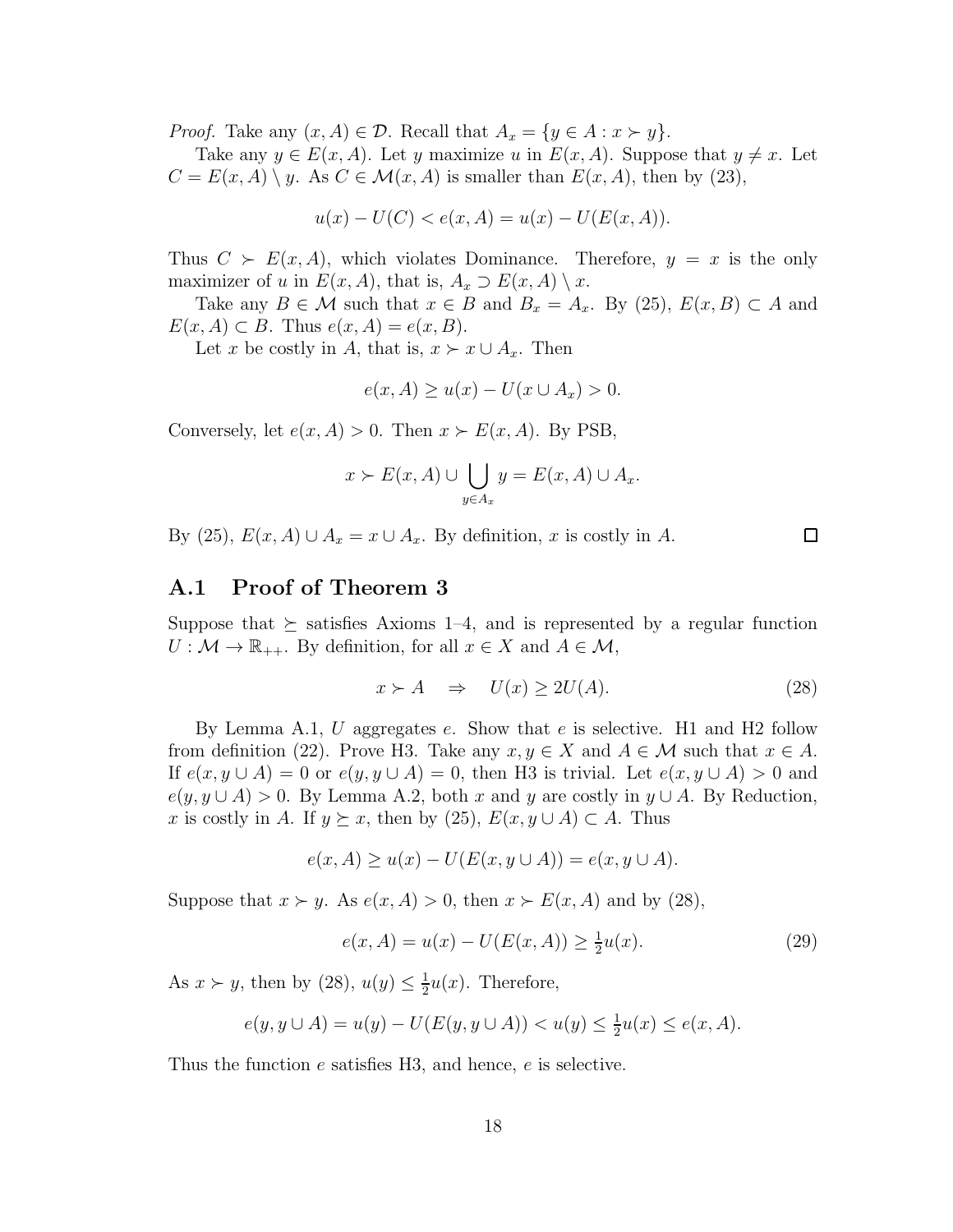Next, suppose that  $\succeq$  satisfies Axioms 1–5. The function  $e \in \mathcal{H}$  is selective, but it need not be subadditive even if  $\succeq$  satisfies CM. To obtain subadditivity, replace e with another function  $e^*$  such that for all  $(x, A) \in \mathcal{M}$ ,

$$
e^*(x, A) = e(x, A \cup E^*(x))
$$
\n(30)

where  $E^*(x) = \{y \in X : x \sim \{x, y\} \succ y\}$ . The case of zero costs is preserved.

**Lemma A.3.**  $e(x, A) = 0$  if and only if  $e^*(x, A) = 0$ .

*Proof.* Take any  $(x, A) \in \mathcal{D}$ . Note first that for all  $B \in \mathcal{M}$ ,

$$
B \subset E^*(x) \quad \Rightarrow \quad x \sim x \cup B \succ B. \tag{31}
$$

If  $|B| = 1$ , then (31) is true by definition of  $E^*(x)$ . Suppose that (31) is true for all menus B of size n. Take any  $B' \subset E^*(x)$  of size  $n + 1$ . Then  $B' = B \cup y$  for some  $y \in E^*(x)$  and  $B \subset E^*(x)$  of size *n*. By CM,

$$
(x \cup B) \cup \{x, y\} \succeq \{x, y\} \sim x
$$

because  $x \sim \{x, y\} \succ y$  and  $x \sim x \cup B \succ B$ . By PSB,  $(x \cup B) \cup \{x, y\} \preceq x$ . Thus (31) holds by induction with respect to the size of B.

If  $e^*(x, A) = 0$ , then  $e(x, A) = 0$  because  $e(x, A) \le e^*(x, A)$ . Suppose that  $e(x, A) = 0$ . By (30) and Lemma A.2,

$$
e^*(x, A) = u(x) - U(x \cup B)
$$

for some  $B \subset A_x \cup E^*(x)$ . If  $B \subset A_x$ , then  $e^*(x, A) \le e(x, A) = 0$ . If  $B \subset E^*(x)$ , then  $U(x \cup B) = u(x)$  by (31), and  $e^*(x, A) = 0$ . Suppose that  $B \cap A_x$  and  $B \cap E^*(x)$  are not empty. As  $e(x, A) = 0$ , then

$$
x \sim x \cup (B \cap A_x) \succ B \cap A_x.
$$

By (31),  $x \sim x \cup (B \cap E^*(x)) \succ B \cap E^*(x)$ . By CM and PSB,

$$
x \sim (x \cup (B \cap A_x)) \cup (x \cup (B \cap E^*(x))) = x \cup B.
$$

Thus  $e^*(x, A) = 0$ .

As  $e(x, x) = 0$ , then  $e^*(x, x) = 0$  for all  $x \in X$ . Thus  $e^*$  satisfies H1. By definition,  $e^*$  satisfies H2 as well.

Show H3 for  $e^*$ . Take any  $x, y \in X$  and  $A \in \mathcal{M}$  such that  $x \in A$ . If  $e^*(x, y \cup$  $A) = 0$  or  $e^*(y, y \cup A) = 0$ , then H3 is trivial. Suppose that  $e^*(x, y \cup A) > 0$  and  $e^*(y, y \cup A) > 0$ . By Lemma A.3, both x and y are costly in  $y \cup A$ . By Reduction, x is costly in A and hence,  $e^*(x, A) > 0$ . If  $u(y) \ge u(x)$ , then  $A_x = (y \cup A)_x$  and hence,  $e^*(x, y \cup A) = e^*(x, A)$ . Assume that  $u(x) > u(y)$ . Then  $e^*(y, y \cup A) \le$  $u(y) \leq \frac{1}{2}$  $\frac{1}{2}u(x) \leq e^*(x, A).$ 

 $\Box$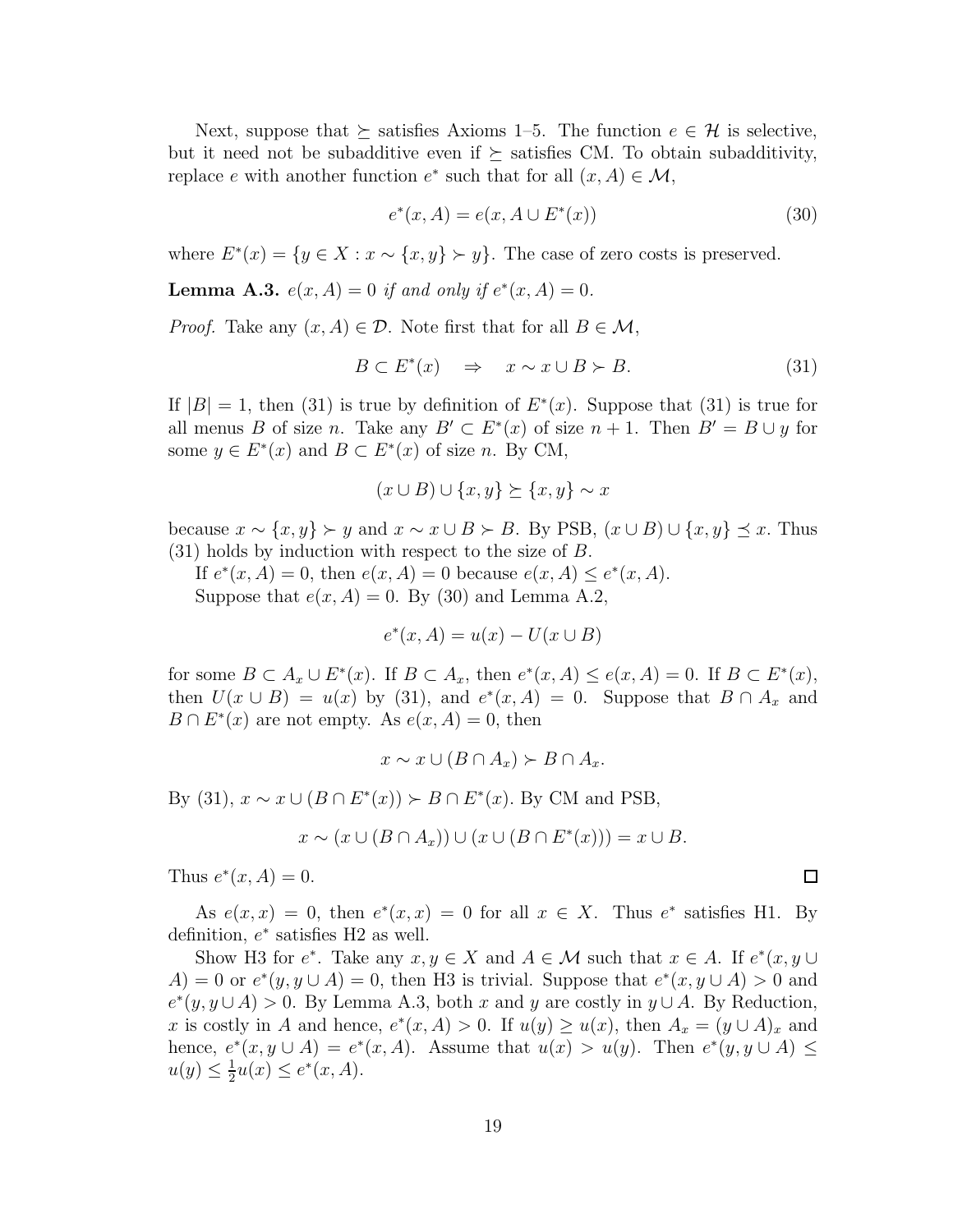Show subadditivity. Take any  $A, B \in \mathcal{M}$  and  $x \in A \cap B$ . Suppose that  $e^*(x, A) > 0$  and  $e^*(x, B) > 0$ . By (28),

$$
e^*(x, A) = u(x) - U(E(x, A \cup E^*(x))) \ge \frac{u(x)}{2}.
$$

Similarly,  $e^*(x, B) \geq \frac{u(x)}{2}$  $\frac{(x)}{2}$  and hence,

 $e^*(x, A \cup B) \le u(x) \le e^*(x, A) + e^*(x, B).$ 

Suppose next that  $e^*(x, B) = 0$ . Let  $C = E(x, A \cup B \cup E^*(x))$ . Take any  $y \in C \setminus x$ . By Lemma A.2,  $x \succ y$ . If  $y \in B$ , then  $x \sim \{x, y\} \succ y$  because  $x \succ \{x, y\}$  would imply  $e^*(x, B) > 0$ . Thus  $C \subset A \cup E^*(x)$ , and hence,

$$
e^*(x, A \cup B) = u(x) - U(C) \le e^*(x, A).
$$

Similarly, if  $e^*(x, A) = 0$ , then  $e^*(x, A \cup B) \le e^*(B)$ .

For all  $A \in \mathcal{M}$ , let

$$
U^*(A) = \max_{x \in A} [u(x) - e^*(x, A)].
$$

Then  $U^*(x) = u(x)$  for all  $x \in X$  and hence,  $U^*$  is an aggregation of  $e^*$ . Show that  $U = U^*$ . Take any  $A \in \mathcal{M}$ . By (30),  $e(x, A) \leq e^*(x, A)$  for all  $x \in A$ . Thus  $U(A) \geq U^*(A)$ . Show that  $U^*(A) \geq U(A)$ .

By Lemma A.1,  $U$  aggregates  $e$  and hence, the set

$$
B = \{ y \in A : U(A) = u(y) - e(y, A) \}
$$

is not empty. Let x minimize u in B. Assume that  $A_x = \emptyset$ . By Lemma A.2,  $e(x, A) = 0$ . By Lemma A.3,  $e^*(x, A) = 0$ , and

$$
U^*(A) \ge u(x) - e^*(x, A) = u(x) - e(x, A) = U(A).
$$

Assume that  $A_x \neq \emptyset$ . Then  $u(x) - e(x, A) > u(y) - e(y, A)$  for all  $y \in A_x$ . By (26),  $e(x, A) = e(x, x \cup A_x)$  and for all  $y \in A_x$ ,  $e(y, A) = e(y, x \cup A_x) = e(y, A_x)$ . As  $U$  aggregates  $e$ , then

$$
U(A) = u(x) - e(x, A) = U(x \cup A_x) > U(A_x) = \max_{y \in A_x} [u(y) - e(y, A)].
$$

Thus  $A \sim x \cup A_x \succ A_x$ . Let  $C = E(x, A \cup E^*(x))$ . If  $C = x$ , then  $e^*(x, A) =$  $u(x) - U(C) = 0$  and hence,  $U^*(A) \ge u(x) \ge U(A)$ . Suppose that  $C \ne x$ . By (25),  $C \subset x \cup A_x \cup E^*(x)$ . Show that  $C \succeq x \cup A_x$ . Suppose  $x \cup A_x \succ C$ . By PSB,

$$
x \cup A_x \succ C \cup A_x = x \cup A_x \cup (C \cap E^*(x)).
$$

By (31),  $x \sim x \cup (C \cap E^*(x)) \succ C \cap E^*(x)$ . By CM,

$$
x \cup A_x \cup (C \cap E^*(x)) \succeq x \cup A_x.
$$

This contradiction implies  $C \succeq x \cup A_x$ . Thus

$$
e^*(x, A) = u(x) - U(C) \le u(x) - U(x \cup A_x) = u(x) - U(A)
$$

and hence,  $U(A) \leq u(x) - e^*(x, A) = U^*(A)$ . Thus Axioms 1-5 imply that  $\succeq$  is represented by  $U^* = u \circ e^*$  where  $e^*$  is both selective and subadditive.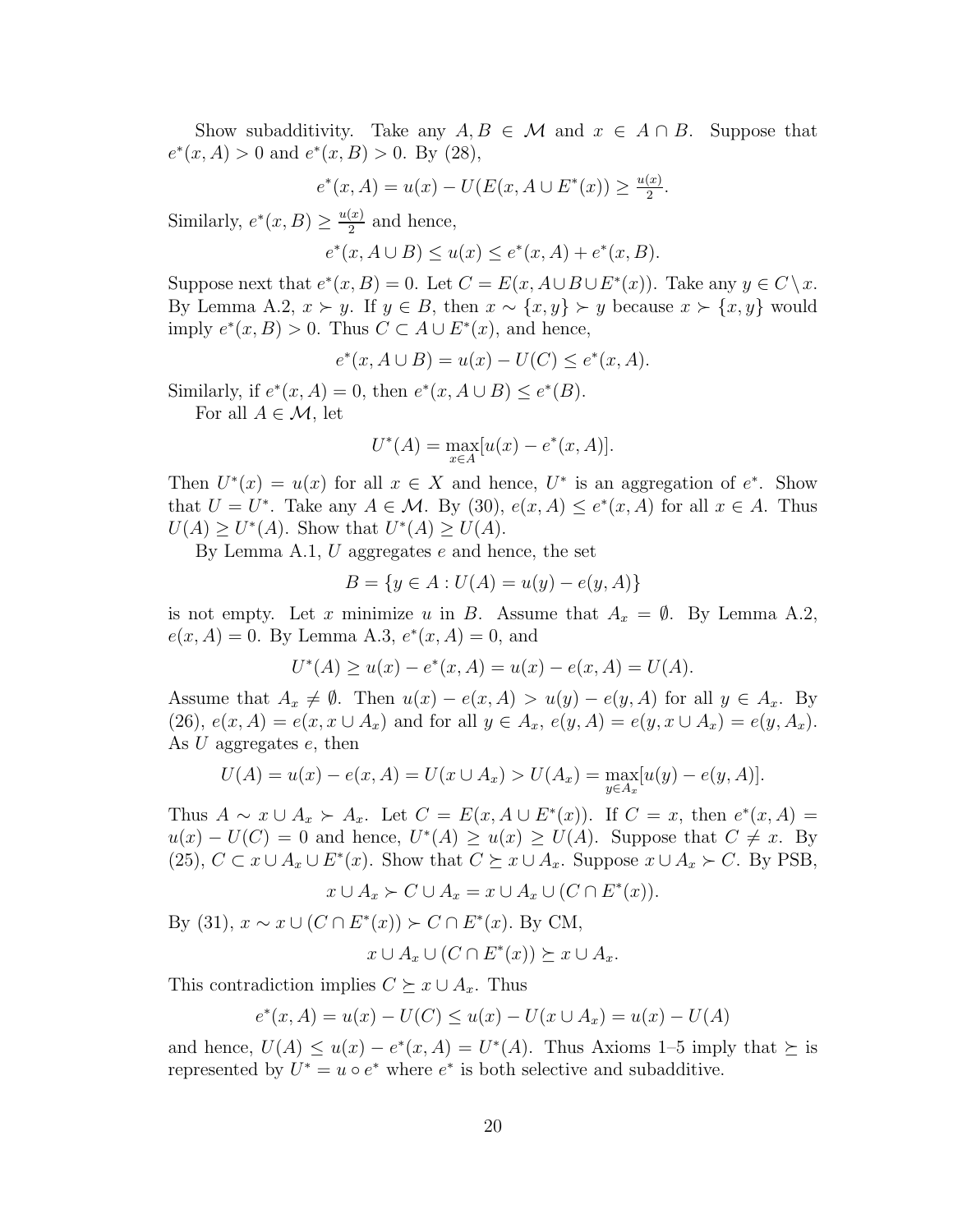### A.2 Proof of Theorem 1

Suppose that  $\succeq$  is represented for all  $A \in \mathcal{M}$  by

$$
U(A) = \max_{x \in A} [u(x) - h(x, A)]
$$
\n(32)

where  $u \in \mathbb{R}^X$  and  $h \in \mathcal{H}$  is a selective cost function. Show Axioms 1-4. Order is obvious. PSB follows from Lemma A.1. Show Dominance. Take any  $A \in \mathcal{M}$  and  $y \in X$ . By (32),  $U(A) = u(x) - h(x, A)$  for some  $x \in A$ . If  $y \succeq x$ , then  $u(y) \geq u(x)$ and by H3,

$$
U(y \cup A) \ge \max\{u(y) - h(y, y \cup A), u(x) - h(x, x \cup A)\} \ge u(x) - h(x, A) = u(A).
$$

Thus Dominance holds. Show Reduction. Take any  $A, B \in \mathcal{M}$ ,  $x \in A$ ,  $y \in X$  such that both x and y are costly in  $y \cup A$ . If  $y \succeq x$ , then  $A_x = (y \cup A)_x$  and Reduction is trivial. Let  $x \succ y$ . Then  $(y \cup A)_x = y \cup A_x$ . Assume that  $h(x, x \cup A_x) = 0$ . By H3, either  $h(x, x \cup y \cup A_x) = 0$  or  $h(y, x \cup y \cup A_x) = 0$ . By H2 and (32),

$$
h(x, x \cup y \cup A_x) = 0 \Rightarrow x \cup y \cup A_x \succeq x,
$$
  
\n
$$
h(y, x \cup y \cup A_x) = 0 \Rightarrow h(y, y \cup A_y) = 0 \Rightarrow y \cup A_y \succeq y.
$$

However,  $x \succ s \cup y \cup A_x$  and  $y \succ y \cup A_y$  because both x and y are costly in  $y \cup A$ , By contradiction,  $h(x, x \cup A_x) > 0$ . Thus  $u(x) > U(x \cup A_x)$ , and x is costly in A.

Conversely, assume Axioms 1–4 for  $\succeq$ . As M is finite, then Order implies that  $\succeq$  has a utility representation  $V : \mathcal{M} \to \mathbb{N}$  with natural values. Let  $U = 2^V$ . Then U is regular. By Lemma A.1, U aggregates e. By Theorem 3, e is selective.

### A.3 Proof of Theorem 2

Suppose that  $\succeq$  is represented by (32) where  $h \in \mathcal{H}$  is both selective and subadditive. Axioms 1–4 hold by Theorem 1. Show CM. Take any  $A, B \in \mathcal{M}$  and  $x \in A \cap B$  such that  $A \succ A \setminus x$  and  $B \succeq x \succ B \setminus x$ . By (5),  $U(A) = u(x) - h(x, A)$ . Otherwise, if  $U(A) > u(x) - h(x, A)$ , then  $A \succeq A \setminus x$  should hold. Similarly,  $U(B) = u(x) - h(x, B)$ . Moreover,  $h(x, B) = 0$  because  $B \succeq x$ . As h is subadditive, then  $h(x, A \cup B) \leq h(x, A)$  and hence,

$$
U(A \cup B) \ge u(x) - h(x, A \cup B) \ge u(x) - h(x, A) = U(A),
$$

that is,  $A \cup B \succeq A$ .

Conversely, assume that  $\succeq$  satisfies Axioms 1–5. Take a regular utility representation  $U: \mathcal{M} \to \mathbb{R}_{++}$ . By Theorem 3, U aggregates  $e^*$  that is both selective and additive.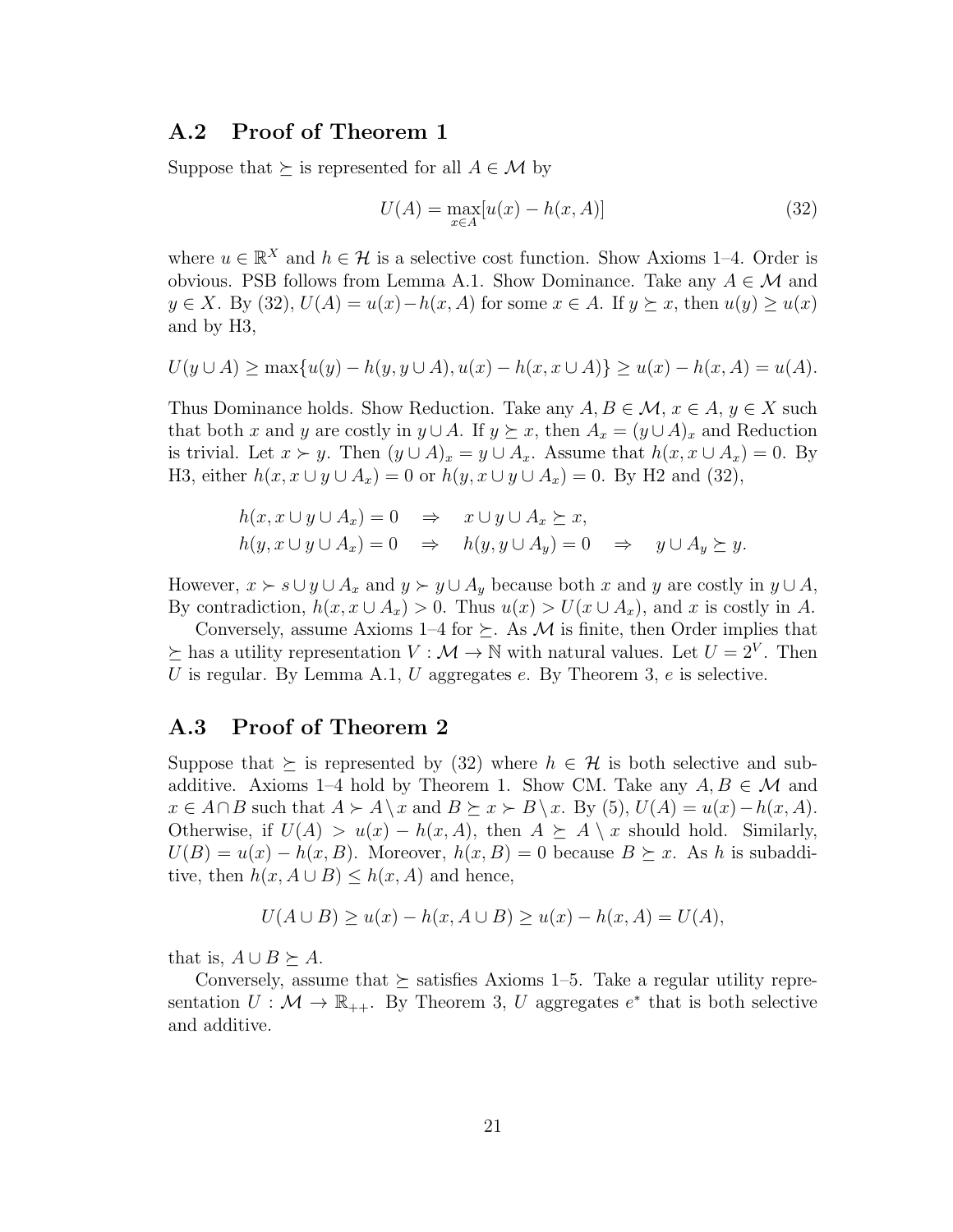### A.4 Proof of Theorem 4

Take a dataset  $\Phi \subset \mathcal{D}$ .

Suppose first that there is a utility index  $u \in \mathbb{R}^X$  and a selective cost function  $h \in \mathcal{H}$  such that for all  $(x, A) \in \Phi$ ,

$$
x = \arg \max_{z \in A} [u(z) - h(z, A)]. \tag{33}
$$

This representation has the following implications for the commitment utility  $u$ .

**Lemma A.4.** *If*  $x \succ_A y \succ_B x$ , then either  $u(x) > u(z)$  for some  $z \in B \setminus A$  or  $u(y) > u(z)$  for some  $z \in A \setminus B$ .

*Proof.* Take any preference reversal  $x \succ_A y \succ_B x$ . Then  $(x, A), (y, B) \in \Phi$  and  $x, y \in A \cap B$ . Suppose that  $u(x) - h(x, A) \ge u(y) - h(y, B)$ . As  $x \in B$ , then  $u(x)-h(x, B) < u(y)-h(y, B)$  and hence,  $h(x, A) < h(x, B)$ . By H2,  $h(x, A\cap B)$  $h(x, A)$ . By H3, there is  $z \in x \cup (B \setminus A)$  such that  $h(z, B) \leq h(x, A \cap B)$ . Note that  $z \neq x$  because  $h(x, A) < h(x, B)$ . Thus  $z \in B \setminus A$ . As  $z \in B$ , but z is not chosen in B, then  $u(z) - h(z, B) < u(y) - h(y, B) \le u(x) - h(x, A)$ . Thus  $u(z) < u(x)$ . Similarly, if  $u(x) - h(x, A) \le u(y) - h(y, B)$ , then  $yPz$  for some  $z \in A \setminus B$ .  $\Box$ 

Next, take any total order  $R \in \mathcal{T}$  such that for all  $x, y \in X$ ,

$$
u(x) > u(y) \quad \Rightarrow \quad xPy. \tag{34}
$$

For example, such  $R$  can be found as follows. Let

$$
\alpha = \min_{x,y \in X: u(x) > u(y)} [u(x) - u(y)]
$$

be the minimal possible variation of u between two distinct utility levels. Take some injective function  $v: X \to \mathbb{R}_{++}$  such that  $v(x) < \alpha$  for all  $x \in X$ . Then  $u+v$ represents a total order  $R$  that satisfies (34).

By Lemma A.4,  $R$  is a principal order.

Conversely, suppose that  $\Phi$  has a principal order R. Construct a representation (33). For any  $x \in X$  and  $A \in \mathcal{M}$ , let

$$
P(x, A) = \{ z \in X : xPz \}
$$

be the set of all elements in A that are inferior to x according to  $R$ .

Define an incomplete binary relation

$$
\succeq^* = \succ_1 \cup \succeq_2 \cup \succ_3
$$

on D as a combination of three relations such that for all  $(x, A), (y, B) \in \mathcal{D}$ ,

(i)  $(x, A) \succ_1 (y, B)$  if  $A = B$ ,  $x \neq y$ , and  $(x, A) \in \Phi$ ,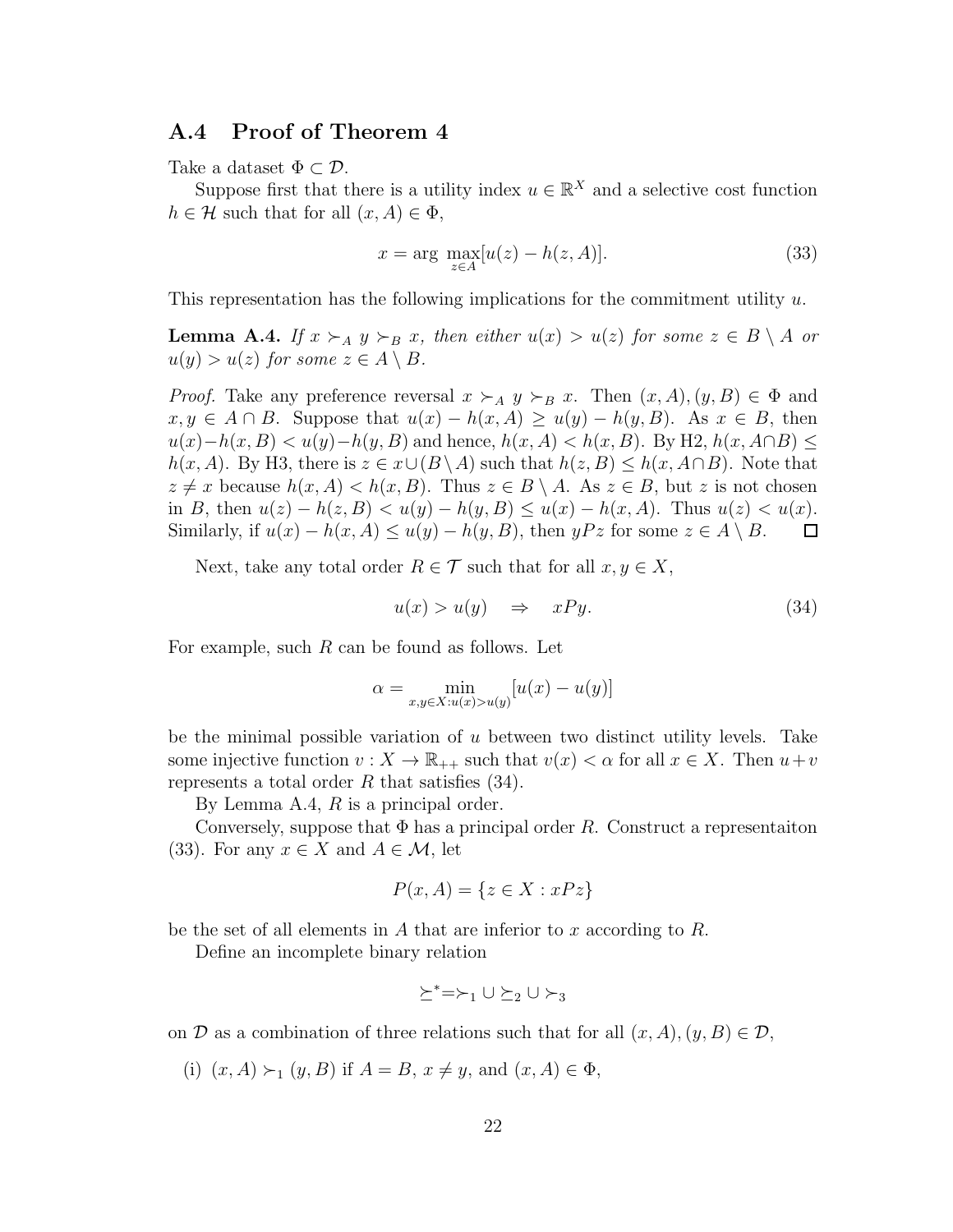- (ii)  $(x, A) \succeq_2 (y, B)$  if  $x = y$  and  $P(x, A) \subset B$ ,
- (iii)  $(x, x) \succ_3 (y, y)$  if  $xPy$ .

Let  $\succ^*$  and  $\sim^*$  be the asymmetric and symmetric parts of  $\succeq^*$ . Note that  $\succ^*=\succ_1$  $\cup \succ_2 \succ_3$  and  $\sim^*=\sim_2$  because the relations  $\succ_1$  and  $\succ_3$  are asymmetric.

Let  $\succ^*$  be the strict part of  $\succeq^*$ .

**Lemma A.5.** *The pair*  $(\succeq^*, \succeq^*)$  *is acyclic.* 

*Proof.* Suppose that there is a cycle

$$
(x_1, A_1) \succeq^* (x_2, A_2) \succeq \cdots \succeq^* (x_n, A_n) \succeq^* (x_{n+1}, A_{n+1}) = (x_1, A_1) \tag{35}
$$

where  $(x_i, A_i) \in \mathcal{D}$  and some of the comparisons is strict. Suppose that n be the shortest possible length for such a cycle. Consider two cases.

*Case 1.*  $x_1 = x_2 = \cdots = x_n$ . Then for all  $i = 1, \ldots, n$ , the second preference  $(x_i, A_i) \succeq_2 (x_{i+1}, A_{i+1})$  must hold because otherwise  $x_i \neq x_{i+1}$  would be implied. By definition of  $\succeq_2$ ,

$$
P(x_1, A_1) \subset P(x_1, A_2) \subset \cdots \subset P(x_1, A_n) \subset P(x_1, A_1).
$$

Thus all of these set inclusions must hold as equality, which implies that  $(x_i, A_i) \sim^*$  $(x_{i+1}, A_{i+1})$  for all  $i = 1, ..., n$ .

*Case 2.* There is  $i = 1 \ldots, n$  such that  $x_{i+1}Px_i$ . Such i can be found so that  $x_jRx_i$  for all  $j \in 1, \ldots n$ . Moreover, it is without loss in generality, that such  $i = 1$ . Otherwise, just relabel cycle (35) starting from  $(x_i, A_i)$ . As  $(x_1, A_1) \succeq^* (x_2, A_2)$ and  $x_2Px_1$ , then

$$
(x_1, A_1) \succ_1 (x_2, A_2) \tag{36}
$$

must hold, that is,  $(x_1, A_1) \in \Phi$  and  $x_2 \in A_1 = A_2$ . Then  $(x_2, A_2) \notin \Phi$  because  $A_1 = A_2$  and  $x_1 \neq x_2$ . Moreover,  $A_2$  is not a singleton. Thus

 $(x_2, A_2) \succ_2 (x_3, A_3)$ 

must hold, that is,  $x_2 = x_3$  and  $P(x_2, A_2) \subset A_3$ . In particular,  $x_1 \in P(x_2, A_2)$  and hence  $x_1 \in A_3$ . Next, we claim that

$$
(x_3, A_3) \succ_1 (x_4, A_4).
$$

Suppose that  $(x_3, A_3) \succeq_2 (x_4, A_4)$ . Then  $(x_2, A_2) \succeq_2 (x_4, A_4)$  because  $\succeq_2$  is transitive. As  $(x_3, A_3)$  can be omitted from cycle  $(35)$ , then it is not the shortest cycle. This contradiction shows that  $(x_3, A_3) \succ_1 (x_4, A_4)$  should hold. Thus  $(x_3, A_3) \in \Phi$ and  $x_1 \in A_3$ . The preference reversal

$$
x_1 \succ_{A_1} x_3 \succ_{A_3} x_1
$$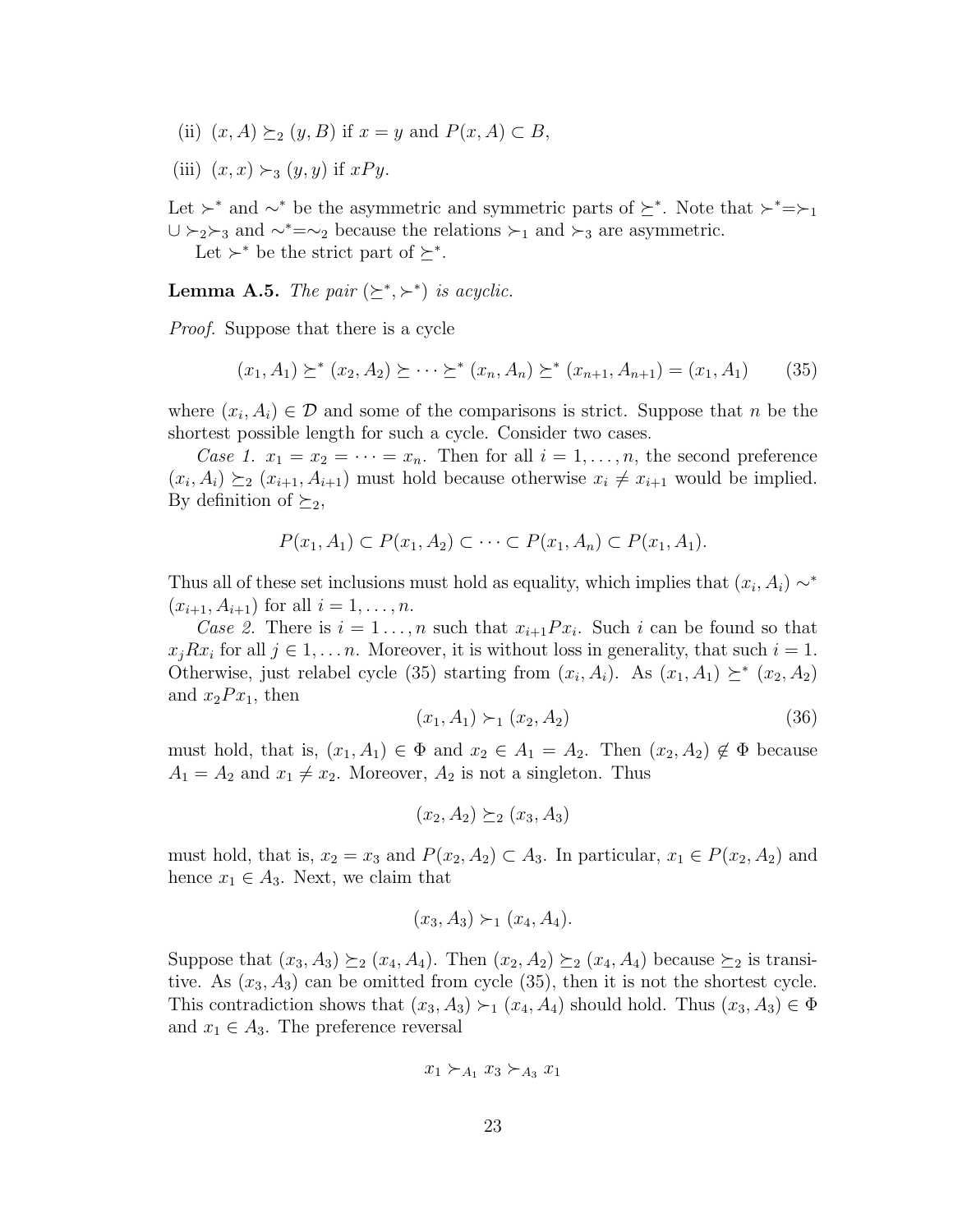implies that either  $x_1Pz$  for some  $z \in A_3 \setminus A_1$  or  $x_3Pz$  for some  $z \in A_1 \setminus A_3$ . The latter case is excluded by the inclusion  $P(x_3, A_1) = P(x_3, A_2) \subset A_3$ . Thus there is  $z \in A_3 \setminus A_1$  such that  $x_1Pz$ . As  $x_jRx_1$  for all j, then  $x_jPz$  as well. The definition of  $\succeq^*$  implies that if  $z \in A_j$  for any  $j \geq 3$ , then  $z \in A_{j+1}$  as well because  $z \in A_{j+1} = A_j$  or  $z \in P(x_j, A_j) \subset A_{j+1}$  must hold. This is a contradiction with  $z \notin A_1 = A_{n+1}.$  $\Box$ 

By Lemma A.5, there is a utility function  $U : \mathcal{D} \to \mathbb{R}$  such that for all  $(x, A), (y, B)$ 

Let  $u(x) = U(x, x)$  and  $h(x, A) = U(x, x) - U(x, A)$ .

Suppose instead that  $\succ_p$  is acyclic, and show that  $\phi$  is represented by (33). Take any total order  $R \in \mathcal{T}$  such that  $\succ_p \subset P$ . Such R exists because  $\succ_p$  is acyclic. Therefore, the transitive closure of  $\succ_p$  is a partial order and hence, can be extended to a total order by Szpilrajn's Theorem.

Let  $u \in \mathbb{R}_+^X$  represent R.

### A.5 Proof of Theorem 5

Suppose that  $\Phi$  is complete. Take any principal order R. Take any  $A, B \in \mathcal{M}$ and distinct elements  $x, y, z \in X$  such that  $(x, A) \in \Phi$  and  $y, A \cup z$ . Then  $x \succ_A y \succ_{A\cup z} x$  and hence,  $xPz$  by the definition of the principal order.

Conversely, take any  $R \in \mathcal{T}$  that extends the incremental revealed preference  $\succ_p$ . Say that  $z \in X$  is *special* for a preference reversal  $x \succ_A y \succ_A B$  if  $xPz$ and  $z \in B \setminus A$  or  $yPz$  and  $z \in A \setminus B$ . We claim that for any preference reversal  $x \succ_A y \succ_B x$ , there is a special element  $z \in X$ . The proof of this claim is by induction with respect to the number  $k = |A \setminus B| + |B \setminus A|$  of elements that belong exactly to one of the menus A or B. If  $k = 0$ , then  $A = B$  and  $x \succ_A y \succ_B y$ is impossible because  $\Phi$  is single-valued. Suppose that our claim is true if  $k = n$ . Assume that  $x \succ_A y \succ_B y$  and  $k = n + 1$ . As  $k > 0$ , then  $A \setminus B \neq \emptyset$  or  $B \setminus A \neq \emptyset$ . For concreteness, let  $A \setminus B \neq \emptyset$ . Let  $z \in A \setminus B$  be a minimal element for the order R in  $A \setminus B$ . As  $\Phi$  is complete, then there is a choice  $y' \in B \cup z$  such that  $(y', B \cup z) \in \Phi$ . If  $y' \notin \{y, z\}$ , then the incremental revealed preference  $y \succ_{p} z$  holds by definition. As R extends  $\succ_p$ , then  $yPz$  and hence, z is special for  $x \succ_A y \succ_B x$ . Consider two other cases where  $y' = y$  or  $y' = z$ . If  $y' = y$ , then  $x \succ_A y \succ_{B\cup z} x$  is a preference reversal where  $k = n$ . By the inductive assumption, this reversal ahs a special element  $z' \in X$ . By definition,  $z'$  is also special for  $x \succ_A y \succ_B x$ . Finally, suppose that  $y' = z$ . Then  $x \succ_A z \succ_{B\cup z} x$  is a preference reversal where  $k = n$ . Thus it has a special element z'. If  $z' \in A \setminus (B \cup z)$  and  $zPz'$ , then z is not the minimal element in  $A \setminus B$  for R. Thus  $z' \in (B \cup z) \setminus A$  and  $xPz'$ . By definition, z' is special for the reversal  $x \succ_A y \succ_B x$ .

We have shown that  $R$  is a principal order.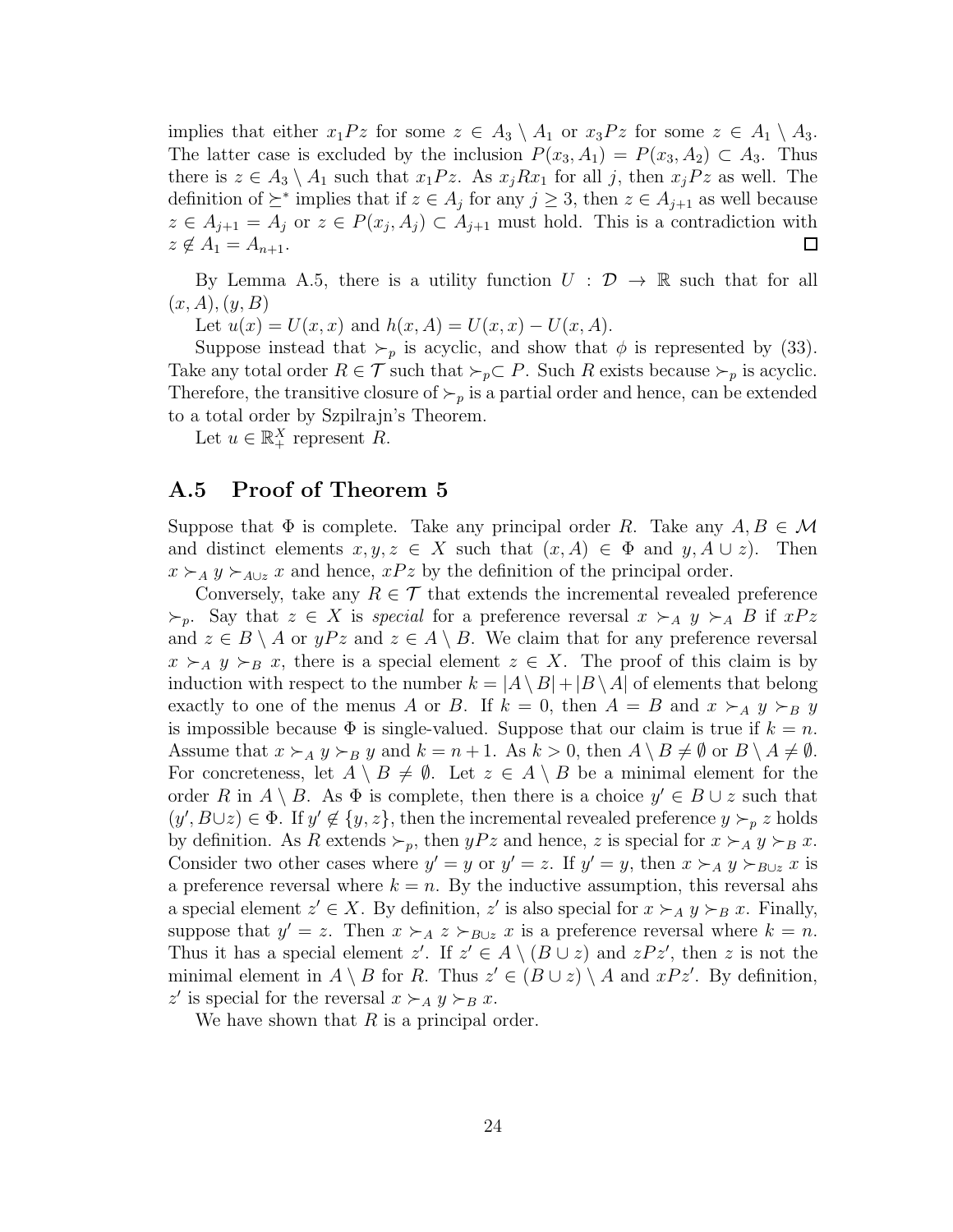### A.6 Proofs of Theorem 6

Take any triple  $(\succeq, U, u)$  where  $U : \mathcal{M} \to \mathbb{R}$  represents the preference  $\succeq$ , and u is the restriction of  $U$  to  $X$ .

Let  $R^d \in \mathcal{R}$  be the antagonistic order represented by  $-u$ . For all  $A \in \mathcal{M}$ , let

$$
U_1(A) = \max_{R \in \mathcal{T}} [u(R(A)) - f(R)] \tag{37a}
$$

$$
U_2(A) = \max_{C \in \mathcal{M}} [u(R^d(A \cap C)) - v(C)] \tag{37b}
$$

where for all  $R \in \mathcal{T}$  and  $C \in \mathcal{M}$ ,

$$
f(R) = \max_{B \in \mathcal{M}} \left[ u(R(B)) - U(B) \right] \tag{38a}
$$

$$
v(C) = \max_{B \in \mathcal{M}} \left[ u(R^d(B \cap C)) - U(B) \right]. \tag{38b}
$$

Here the functions  $f : \mathcal{T} \to \mathbb{R}$  and  $v : \mathcal{M} \to \mathbb{R}$  are defined in terms of the given U. The functions  $U_1$  and  $U_2$  reconstruct U from f and v respectively.

**Lemma A.6.** *If*  $U = u \circ h$  *for some*  $h \in \mathcal{H}$ *, then* 

$$
U = u \circ e = U_1 = U_2.
$$

*Moreover, the function e is selective,* f and v are grounded, and  $v(X) = 0$ .

*Proof.* Let  $U = u \circ h$  for some  $h \in \mathcal{H}$ .

By Theorem 1,  $\succeq$  satisfies Axioms 1–4. By Lemma A.1,  $U = u \circ e$ . Take any  $A \in \mathcal{M}$  and show that

$$
U(A) \ge U_2(A) \ge U_1(A) \ge U(A). \tag{39}
$$

By (37b),  $U_2(A) = u(x) - v(C)$  for some  $C \in \mathcal{M}$  and  $x \in R^d(A \cap C)$ . By (38b) with  $B = A$ ,  $v(C) \ge u(x) - U(A)$ . Thus  $U(A) \ge U_2(A)$ .

By (37a),  $U_1(A) = u(x) - f(R)$  for some  $R \in \mathcal{T}$  and  $x = R(A)$ . Let

$$
C' = \{x' \in X : x'Rx\}.
$$

Then x maximizes  $R^d$  in C' and hence,  $x \in R^d(A \cap C')$ . By (37b),

$$
U_2(A) \ge u(x) - v(C').
$$

By (38b),  $v(C') = u(z) - U(B)$  for some  $B \in \mathcal{M}$  and  $z \in R^d(B \cap C')$ . Take any  $y \in R(B)$ . As  $yRz$  and  $z \in C'$ , then  $y \in C'$ . As z maximizes  $-u$  in  $B \cap C'$ , then  $u(z) \leq u(y)$ , and

$$
v(C') = u(z) - U(B) \le u(y) - U(B) \le f(R).
$$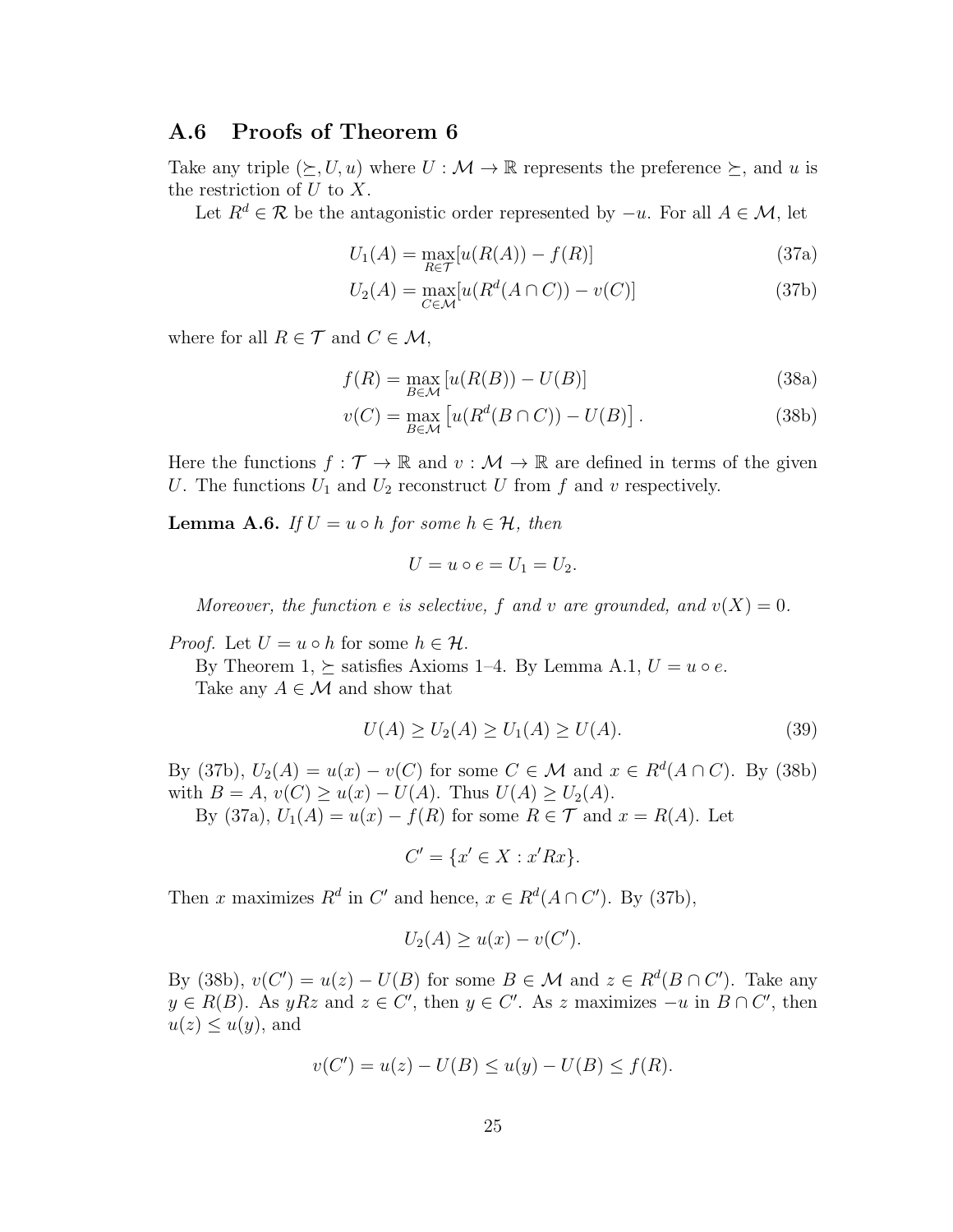Thus  $U_2(A) \ge u(x) - v(C') \ge u(x) - f(R) = U_1(A)$ .

As  $U = u \circ h$ , then  $U(A) = u(z) - h(z, A)$  for some  $z \in A$ . For each  $B \in \mathcal{M}$ , let

$$
\mu(B) = \{ x \in B : h(x, B) \le h(z, A) \}.
$$

The set  $\mu(B) \subset B$  is not empty. Indeed, by H1,  $\mu(x) = x$  for all  $x \in X$ . By H3, if  $x \in \mu(B)$ , then for all  $y \in X$ , either  $x \in \mu(y \cup B)$  or  $y \in \mu(y \cup B)$ . By induction with respect to the size of B,  $\mu(B)$  is not empty for all  $B \in \mathcal{M}$ . By H2 and H3,  $\mu : \mathcal{M} \to \mathcal{M}$  satisfies Sen's  $\alpha$  and Aizerman conditions. By the multi-utility representation theorem of Aizerman and Malishevski [1] (Theorem 5 in Moulin), there is a set  $\Theta \subset \mathcal{T}$  such that

$$
\mu(B) = \bigcup_{R \in \Theta} R(B) \quad \text{for all } B \in \mathcal{M}.
$$

As  $z \in \mu(A)$ , then there is  $R_z \in \Theta$  such that  $z = R_z(A)$ . By (38a), there is  $B \in \mathcal{M}$ and  $y = R_z(B)$  such that  $f(R_z) = u(y) - U(B)$ . By (32),  $U(B) \ge u(y) - h(y, B)$ and hence,

$$
f(R_z) \le u(y) - (u(y) - h(y, B)) = h(y, B) \le h(z, A)
$$

because  $R_z \in \Theta$  and  $y \in \mu(B)$ . Thus

$$
U(A) = u(z) - h(z, A) \le u(z) - f(R_z) \le \max_{R \in \mathcal{T}} [u(R(A)) - f(R)] = U_1(A).
$$

We have shown all inequalities  $(39)$ , which must hold as equalities.

Show that e is selective. Take any  $x, y \in X$  and  $A \in \mathcal{M}$  such that  $x \in A$ . Use (23) to define  $B = E(x, y \cup A)$  and  $C = E(y, y \cup A)$  so that

$$
e(x, y \cup A) = u(x) - U(B)
$$
 and  $e(y, y \cup A) = u(y) - U(C)$ .

Suppose that  $y \succeq x$ . Then by (25),  $y \notin B$  and  $B \subset A$ . Thus H3 holds because

$$
e(x, y \cup A) = u(x) - U(B) \le e(x, A).
$$

Suppose that  $x \succ y$ ,  $e(x, y \cup A) > e(x, A)$  and  $e(y, y \cup A) > e(x, A)$ . Then

$$
U(B) = u(x) - e(x, y \cup A) < u(x) - e(x, A)
$$
\n
$$
U(C) = u(y) - e(y, y \cup A) < u(x) - e(x, A) \quad \text{and by PSB}
$$
\n
$$
U(B \cup C) < u(x) - e(x, A).
$$

Let  $D = (B \cup C) \setminus y$ . Take any  $z \in D$ . If  $h(z, B \cup C) < e(y, B \cup C)$ , then

$$
h(z, D) = h(z, B \cup C)
$$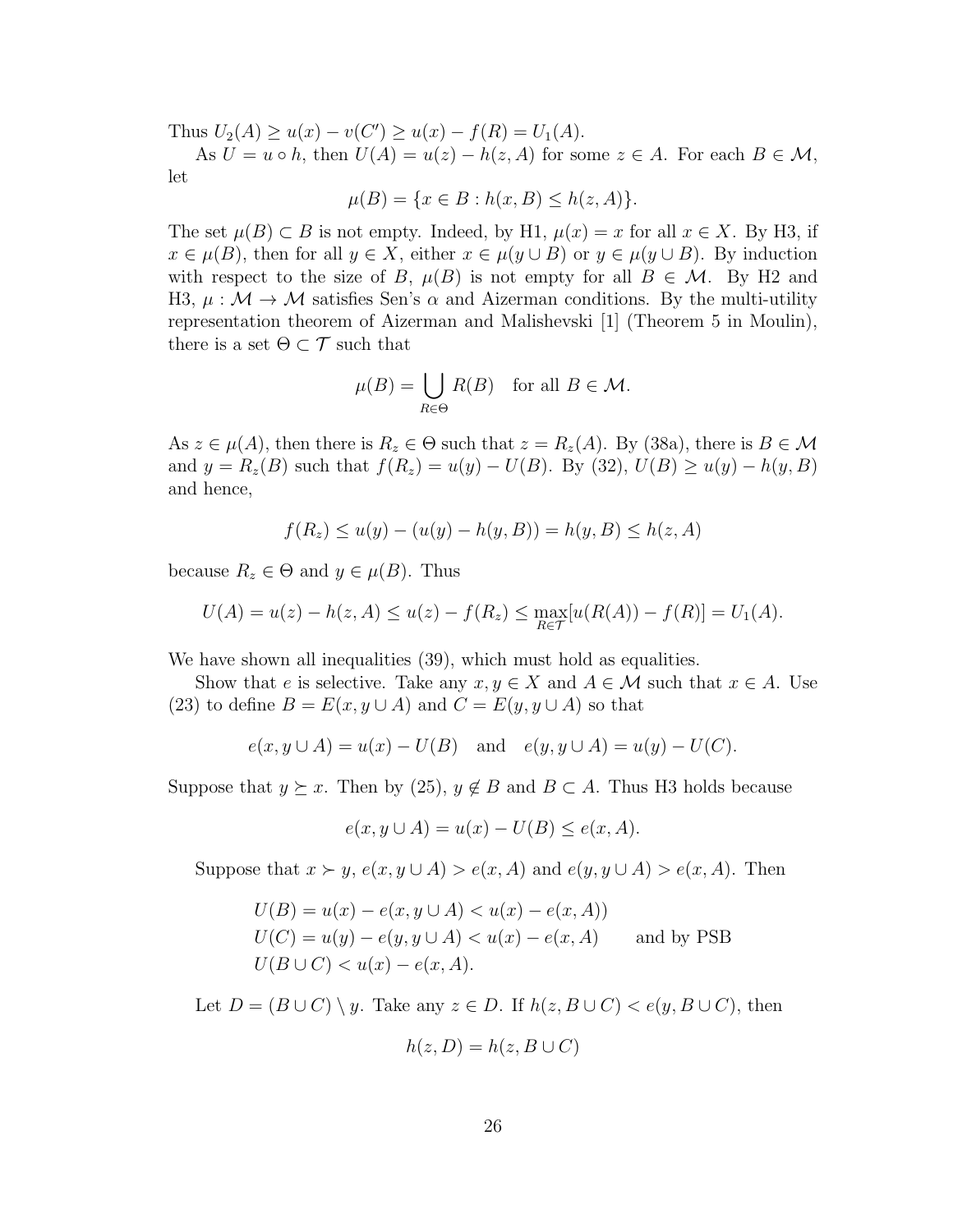because  $h$  satisfies H3. Thus

$$
u(z) - h(z, D) \le U(B \cup C) < u(x) - e(x, A).
$$

If  $h(z, B \cup C) \ge e(y, B \cup C)$ , then  $h(z, D) \ge h(y, B \cup C)$  because h satisfies H3. Thus

$$
u(z) - h(z, D) \le u(z) - h(y, B \cup C) < u(x) - h(x, A) \le u(x) - e(x, A).
$$

Thus  $U(D) < u(x) - e(x, A)$  which contradicts the definition of  $e(x, A)$  because  $D \in \mathcal{M}(x, A)$ . By contradiction, e satisfies H3 and hence, is selective.

Show that f is grounded. Take any total order  $R \in \mathcal{T}$  such that for all  $x, y \in X$ ,  $u(x) > u(y)$  implies yPx. Then

$$
u(R(A)) = \min_{x \in A} u(x) \le U(B)
$$

for all  $B \in \mathcal{M}(x, A)$ . Thus  $f(R) = 0$ . Similarly,  $v(X) = 0$ .

Turn to Theorem ??. Suppose that  $U = u \circ h$  for some  $h \in \mathcal{H}$ . By Lemma A.6, U can be rewritten in the forms  $(6)$  and  $(9)$ . To derive  $(7)$ , let

$$
\alpha = \max_{A \in \mathcal{M}} u(A) - \min_{A \in \mathcal{M}} u(A).
$$

For any  $R \in \mathcal{T}$ , represent it by a function  $t_R : X \to \mathbb{R}$  such that for all  $x, y \in X$ ,

$$
xPy \quad \Leftrightarrow \quad t_R(x) - t_R(y) > \alpha. \tag{40}
$$

Then for all  $A \in \mathcal{M}$ 

$$
u(R(A)) = \max_{x \in A} (u(x) + t_R(x) - t_R(A))
$$

because this maximization implies  $t_R(x) = t_R(A)$  by (40). Thus (7) holds for  $\Gamma = \{t_R : R \in \mathcal{T}\}\$ and  $g(t_R) = f(R)$  for all  $R \in \mathcal{T}$ .

Suppose that U satisfies (6) where  $u \in \mathbb{R}^X$ ,  $\Theta \subset \mathcal{R}$ , and  $f : \Theta \to \mathbb{R}_+$  is grounded. For all  $(x, A) \in \mathcal{D}$ , let

$$
h(x, A) = \min\{\alpha, \min_{R \in \Theta: x \in R(A)} f(R)\}.
$$

Here  $h(x, A) = \alpha$  if  $x \notin R(A)$  for all  $R \in \Theta$ . Then  $U = u \circ h$  and  $h \in \mathcal{H}$ .

Suppose that U satisfies (7) where  $u \in \mathbb{R}^X$ ,  $\Gamma \subset \mathbb{R}^X$  is finite, and  $g: \Gamma \to \mathbb{R}_+$ is grounded. For all  $(x, A) \in \mathcal{D}$ , let

$$
h(x, A) = \min_{t \in \Gamma} [g(t) + t(A) - t(x)].
$$

Then  $U = u \circ h$  and  $h \in \mathcal{H}$ .

Suppose that U satisfies (9) where  $u \in \mathbb{R}^X$ ,  $R^d \in \mathcal{R}$ ,  $X \in \Pi \subset \mathcal{M}$ , and  $v : \Pi \to \mathbb{R}_+$  is such that  $v(X) = 0$ , For all  $(x, A) \in \mathcal{D}$ , let

$$
h(x, A) = \min\{\alpha, \min_{C \in \Pi, x \in R^d(A \cap C)} v(C)\}.
$$

Here  $h(x, A) = \alpha$  if  $x \notin R^d(A \cap C)$  for all  $C \in \Pi$ . Then  $U = u \circ h$  and  $h \in \mathcal{H}$ .

 $\Box$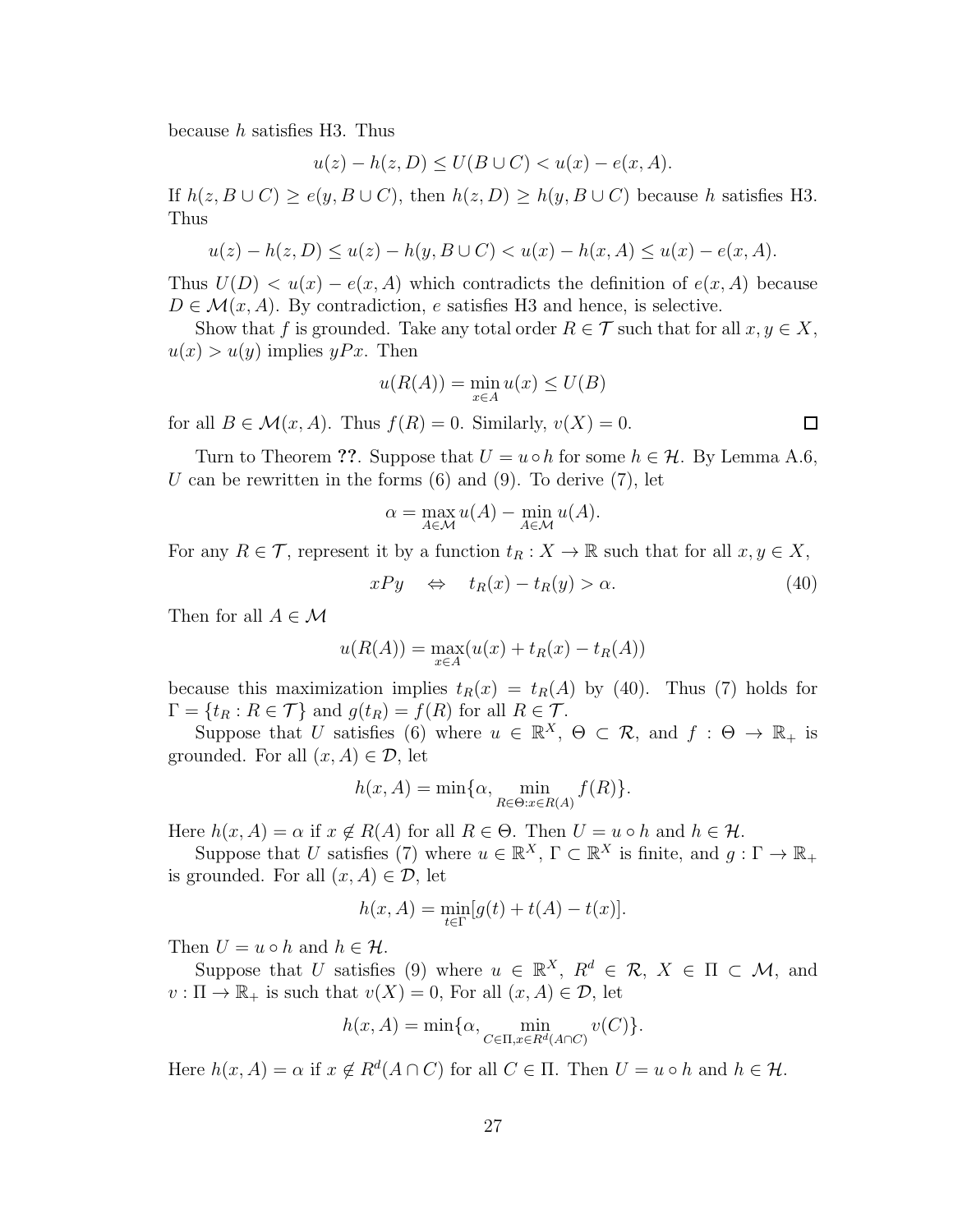### A.7 Proof of Theorem 7

## References

- [1] M. Aizerman and A. Malishevski. General theory of best variants choice. *IEEE Trans. Automat. Control*, pages 1030–1041, 1981.
- [2] G. Akerlof. The market for "lemons": Quality uncertainty and the market mechanism. *The Quarterly Journal of Economics*, 84:488–500, 1970.
- [3] P. H. Au and K. Kawai. Sequentially rationalizable choice with transitive rationales. *Games and Economic Behavior*, 73:608–614, 2011.
- [4] G. Bryan, D. Karlan, and S. Nelson. Commitment devices. *Annual Review of Economics*, 2:671–698, 2010.
- [5] M. Chandrasekher. Informal commitments in planner-doer games. *Journal of Economic Theory*, 173:201–230, 2017.
- [6] V. Cherepanov, T. Feddersen, and A. Sandroni. Rationalization. *Theoretical Economics*, 8:755–800, 2013.
- [7] A. Choi and G. Triantis. Completing contracts in the shadow of costly verification. *The Journal of Legal Studies*, 37(2):503–534, 2008.
- [8] E. Dekel, B. L. Lipman, and A. Rustichini. Temptation-driven preferences. *Review of Economic Studies*, 76:937–971, 2009.
- [9] H. Ergin and T. Sarver. A unique costly contemplation representation. *Econometrica*, 78:12851339, 2010.
- [10] B. Fallick, C. A. Fleischman, and J. B. Rebitzer. Job-hopping in silicon valley: some evidence concerning the microfoundations of a high-technology cluster. *The review of economics and statistics*, 88(3):472–481, 2006.
- [11] F. Gul and W. Pesendorfer. Temptation and self-control. *Econometrica*, 69:1403–1435, 2001.
- [12] F. Gul and W. Pesendorfer. Self-control and the theory of consumption. *Econometrica*, 72:119–158, 2004.
- [13] J.-J. Laffont and D. Martimort. *The Theory of Incentives: The Principal-Agent Problem*. Princeton University Press, Princeton, 2002.
- [14] J. Lleras, Y. Masatlioglu, D. Nakajima, and E. Ozbay. Path-independent consideration. *Games*, 12, 2021.